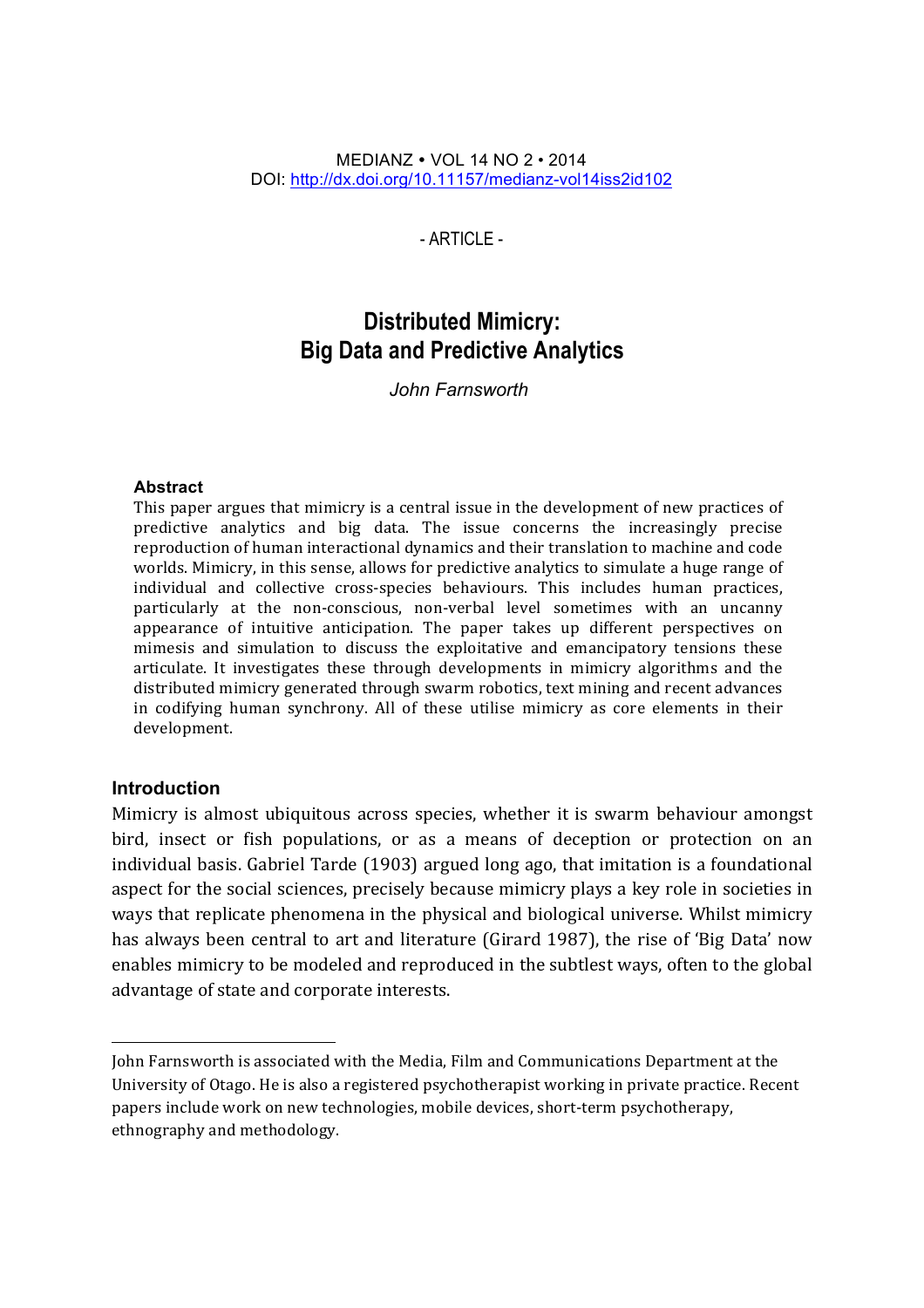### *Farnsworth*

This paper discusses digital mimicry and its implications, by which I mean the expanding distribution of mimicry through digital means. Some of these means, as I illustrate later, are already so sophisticated that their implications become hard to grasp. Mimicry is made possible through mathematical algorithms—code, in effect which can replicate, or simulate, an extraordinary array of functions. These, as I will describe, operate across human, mammalian and species domains. They also extend from the biological to the finest gestural interactions between human beings that, now, can be microscopically tracked and reproduced. These, in turn, open up potential new forms of assemblage that extend collective human capacities. Nigel Thrift (2014), for example, outlines the rise of a sentient city where human-digital interfaces are increasingly reconfiguring, over time, how we experience or inhabit urban life. As he argues, these re-assemblages begin to raise difficult questions about what we mean about the very idea of sociality. These are questions echoed in the posthuman literature (Hayles 1999; Braidotti 2013).

As I outline below, mimicry, or mimesis, has a long history. Auerbach (1953), for example, describes 3000 years of mimetic Western art and literature. He and others (Gebauer and Wulf 1995; Halliwell 2002) also demonstrate that mimesis or simulation involve dissimulation or deception. Consequently, simulation and dissimulation often go hand in hand. This opens up two broad alternatives for societies: simulation either for cooperative or for exploitative ends. In this context, dissimulation is an aspect of exploitation.

Homi Bhabha (1995) explores exploitation and domination as a key theme in his writing on postcolonial societies, and I draw on it to discuss how his analysis of simulation and colonization can be applied to the realm of digital mimicry. Here, questions of domination are central, along with the shifting terms of that domination as the signifiers and relations of domination alter.

Babha's analysis is outlined below; here, it is enough to note that it offers a detailed critique of the strategies of coloniser and colonised which, in terms of simulation and dissimulation, can be translated to the digital sphere. Domination, as in the postcolonial setting, involves the constant struggle around how issues of surveillance, privacy or copyright are negotiated. This may be the deceptive state practices brought to light by the Edward Snowden and Wikileaks controversies. Equally, it is the practices of mimicry and prediction by giant corporations, whether these are Google or Facebook algorithms, consumer simulation by Yahoo, Walmart or eBay (Kullenberg and Palmås 2009, Palmås 2011, Ferguson 2013a), or discrete customer management by numerous conglomerates (Ferguson  $2013b$ ).<sup>1</sup>

By contrast, distributed mimicry and predictive analytics can be utilised for democratic or emancipatory ends. This is what the explosion of public good, open source or civic software freely available on the Internet demonstrates (e.g. Braverman 2014, Thomas 2014). This, in turn, opens up questions about what we mean by 'surveillance'.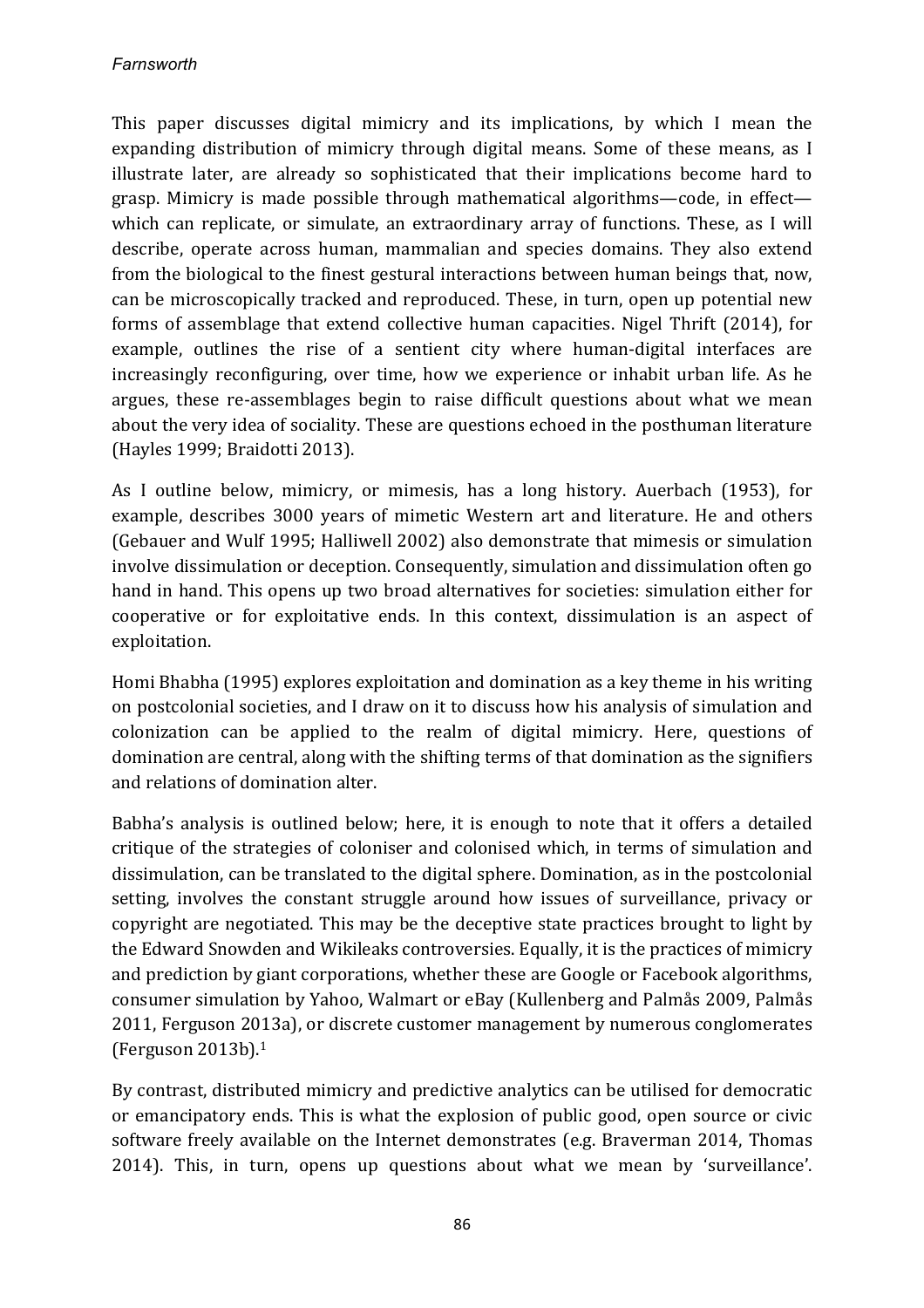Surveillance is commonly top-down scrutiny by the powerful, but Ganascia (2010) emphasises *sousveillance*, or watching from below. Yet, digital mimicry opens out the notion of *veillance* beyond a binary opposition towards an array of practices.<sup>2</sup> For instance, Klauser and Albrechtslund (2014) draw on Latour and Foucault to ask how big data organise both public projects and also individual forms of self-surveillance. As they argue, 'such quantification practices using monitoring technologies become coproducing when individuals constitute themselves as subjects engaging in self-tracking, self-care, and self-governance' (2014, 275). These cooperative practices are quite different to the usual typification of top-down surveillance and highlight the tensions around how, and to what ends mimicry, let alone surveillance, functions.

The paper, then, develops the idea of mimicry or mimesis as an outgrowth of big data and predictive analytics. It emphasises a dynamic notion of mimicry—one that is interactive and potentially self-learning (Buytendijk and Trepanier 2010). It begins by discussing the concept of mimicry and its roots in the concept of mimesis, and then turns to outline the development of recent applications across a variety of domains.

It picks out two in particular. One is collective: the development of swarming algorithms and robotics. The second moves from the collective to the individual, describing visual and aural technologies that track how humans synchronise their communication in gestural and non-verbal ways. In effect, this work constructs algorithms that mimic empathy and co-relations, often at dynamic, microscopic scales. Yet, both collective and individual digital mimicry involve translation and colonisation and powerful sets of tensions about the uses to which these extremely sensitive, miniaturised practices can be put. This returns us to Bhabha and colonisation. I relate his work to Pentland's research on sociometric badges in organizations to discuss how subtly shifting parameters of colonization and domination work to corporate advantage.

### **Mimicry – mimesis**

Historically, mimesis has been a key organising trope throughout European history and literature. Eagleton (2003), drawing on Auerbach's (1953) immense survey, depicts it as the long-running effort to 'represents the world as it actually is'. Such representation involves the genre of realism, itself 'one of the most elusive of artistic terms.' In the gap between 'reality' and its representation, Hayden White (1999) argues, lies the domain of the figure. Here, he proposes, even history, that most seemingly 'realist' form of writing, is better considered not as a direct access to reality but as a special kind of language use; in other words, a specific kind of figure. Such figures: metaphor, allegory, and rhetorical tropes function, in effect, as translation devices from world to page. White  $(1999, 7)$  argues that like metaphoric speech, symbolic language 'always mean more than it really says, says something other than what it seems to mean, and reveals something about the world only at the cost of concealing something else'. There is always a slippage (Imbert 2003). Such ambiguous figural realism, with its slippage and excess, as these writers argue, is intrinsic to mimesis and imitation.<sup>2</sup>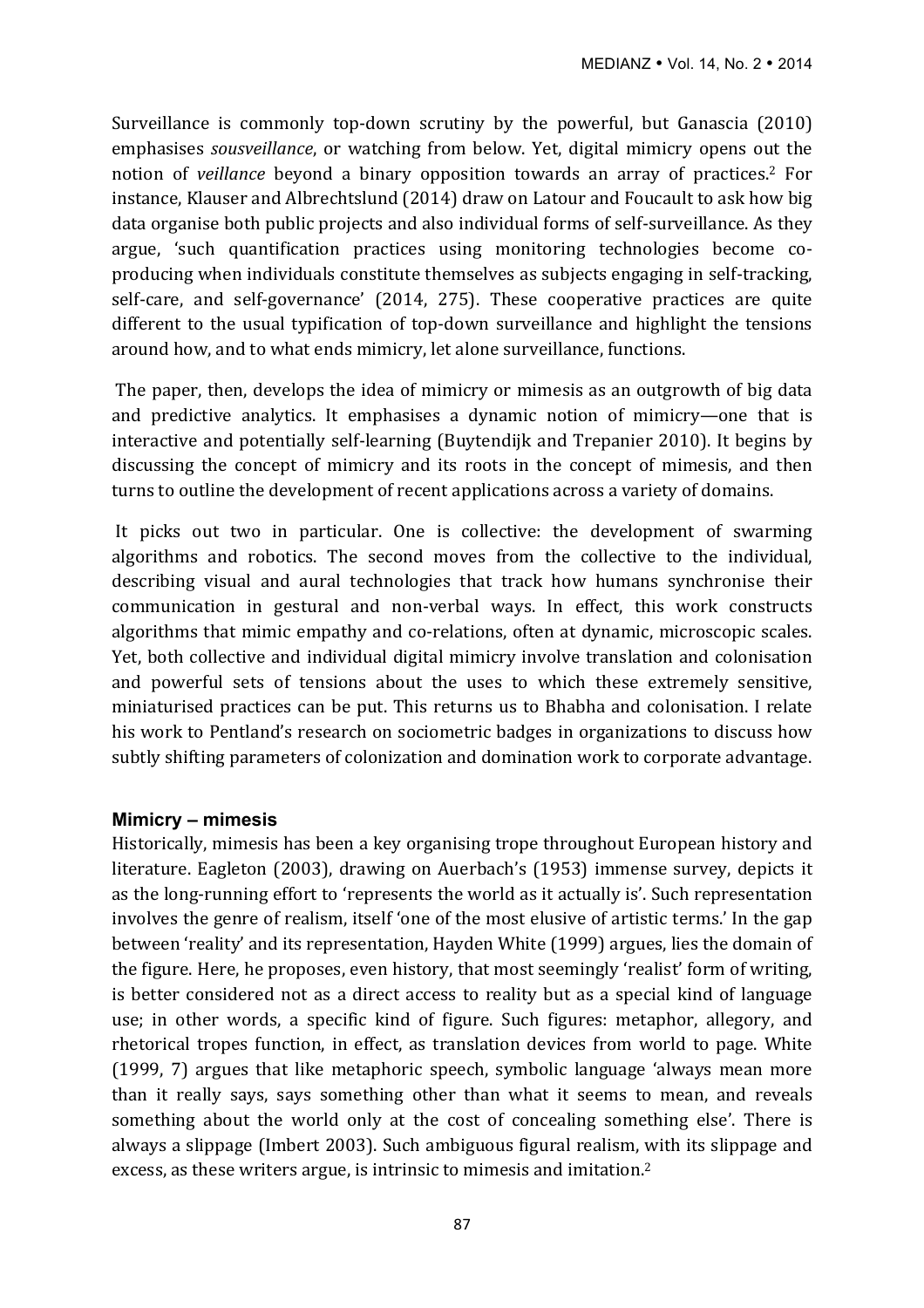Homi Bhabha (1995) investigates the implications of this argument for colonial power and resistance in postcolonial theory. He draws, for example, on Lacanian psychoanalysis (1977) for the idea of mimicry as camouflage. Following Lacan, he presents the coloniser as a snake in the grass: one who speaks in 'a tongue that is forked,' creating mimetic representations that emerge 'as one of the most elusive and effective strategies of colonial power and knowledge' (Bhabha 1995, 85). 'The effect of mimicry on the authority of colonial discourse', he suggests, 'is profound and disturbing', as if 'the very emergence of the 'colonial' is dependent for its representation upon some strategic limitation or prohibition within the authoritative itself  $\dots$  so that mimicry is at once resemblance and menace' (1995, 122-23).

When translated to the digital realm of state and corporate bodies, the same layered relations of ambiguity and ambivalence can be found. Such bodies stand as colonisers in close and ambiguous relations to the subject Other, either as codified 'dividual' or surveilled subject. They enact mimicry, at the individual or collective level, through utilising big data patterns to anticipate and replicate the desire of desiring subjects through the predictive capacity of algorithms and code. Conversely, colonised subjects deploy mimicry, too, in order to subvert 'the narratives of colonial power and dominant cultures' (Kumar 2011, 121). Yet both coloniser and colonised are subject to ambivalences and complex identifications. As Hubbard and Kitchin summarise it (2011, 71), 'if the coloniser becomes a split, ambivalent figure, then so does the colonised: the latter possesses no authentic self beneath the mask of mimicry bequeathed by the coloniser.' Political resistance to colonization, then, has to be understood as an 'ambiguous process in which that legacy is both refused and desired.' Yet, Imbert (2003, 10) emphasises, in postcolonial, postmodern societies, 'the writing back of oppressed groups' and mimicry becomes 'the efficient art of one who is in the advantageous position of being at least bicultural' (2003, 9). All such strategies, as Bhabha (2004, 85) observes, are a discourse of mimicry 'constructed around an ambivalence; in order to be effective, mimicry must continually produce its slippage, its excess, its difference.'

Yet, such discursive negotiations are far from exhausted by the binary opposition of coloniser / colonised. Maran (2003, 194) applies mimesis to semiotics, arguing that it is 'the essence of mimesis to be dynamic and to include body-related motions, rhythms, gestures and sounds'. In short, mimesis has a protean character in which there is a constant negotiation 'between the mimic and the original' as a sign system (2003, 207). When these become digitised as code they are, in effect, approximations for the dynamic interactions they represent (2003, 206-07). Put another way, it points to the limits of all code and algorithms compared to the complex systems, the excess they're attempting to simulate. 

# **Mimicry and the digital**

As a concept, mimicry opens up a diverse array of alternatives. These range from genre studies of mimicry, whether in literature or film to ideas of simulation that imply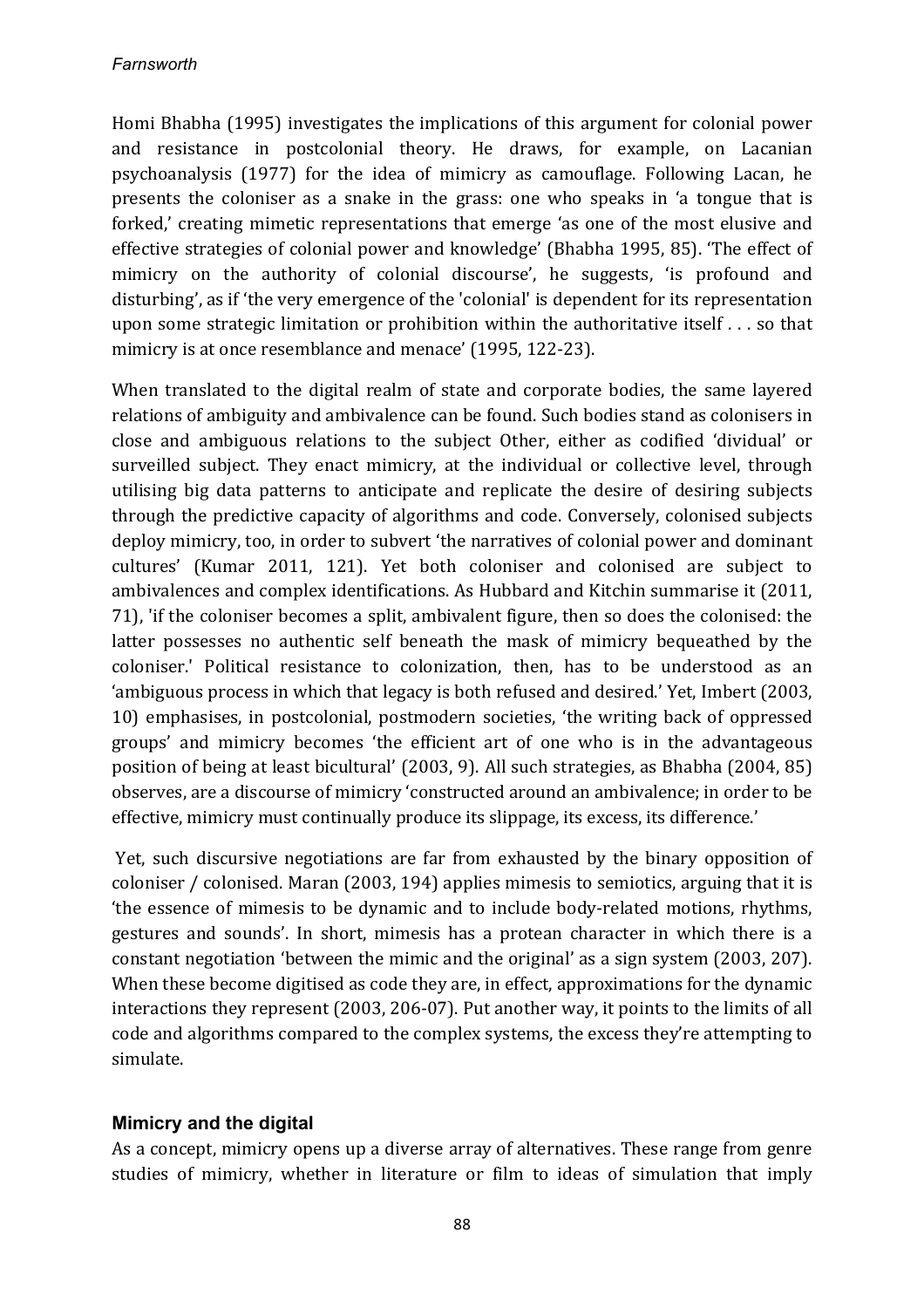practices of deception or substitution (Puschman 2009; Rutherford 2011; Terada 2008). Mimicry also covers the wide field of ethology, where one living system mimics another for the purposes of prey or concealment (Grim 2013). Increasingly, each of these strategies is being studied for their application to digital networks. For example, Moeslinger, Schmickl and Crailsheim (2010) outline how flocking algorithms can be created that resemble swarms in bees, ants, birds or other flocking species (and see boids, below).

In practice, algorithms of all types are now commonplace. Christopher Steiner (2012) details the diversity of applications, including Pandora or Spotify, online trading giants from Walmart to Amazon, dating sites, music composition programs, predictive text, poker sites or trading activity. But the list can be indefinitely extended (Kullenberg and Palmås 2009; Palmås 2010, 2011). The focus, in every case, is on how programs anticipate human choices and decision-making, principally by analysing the patterns implicit in complex, often subtle cues of human behaviour. The accuracy of prediction enables the accuracy of mimicry to the point where human identity is indistinguishable from digital activity. The paradigmatic case is algorithmic trading: here, algorithms replace human activity altogether in cyborg finance or through computer generation and translation of news stories to high speed statistical trading that mimics human sentiment (Bogaisky 2013). By extension, such algorithmic communication is central to the emerging Internet of Things (Dodge and Kitchin 2011).

In a sense, these developments are at the macroscopic level where potentially huge networks can be assembled and mobilised through digital coding. The same, however, applies at the microscopic level where the most subtle human gestural signals can be reproduced by sensors and devices. It is these two scales of algorithm to which I next turn.

### **Simulation and swarming algorithms**

Just as there are classes of apps and software, so there are classes of algorithms. Each of these routinises, in different ways, mathematical calculations, and all of them are open to update and change. While some go by colourful names—knapsack and travelling salesman problem algorithms, greedy algorithms, brute force and others—each tackles different computational problems (Prabhu 2011).

Where predictive analytics and mimesis are concerned algorithms, formally speaking, constitute the mathematical modeling of complex dynamic interactions that take place between variables. In the case of collective interaction, modeling can be at any level of analysis, from microscopic to cross-species. For instance, biochemical algorithms can be stochastic or deterministic and are designed to model reactions within cells (Gillespie 1977). Swarm algorithms work by mimicking the activity of individual swarm members. Ant colony simulation, for example, is related to optimising how ambient networks of intelligent objects interact. It works by calculating how any single ant uses limited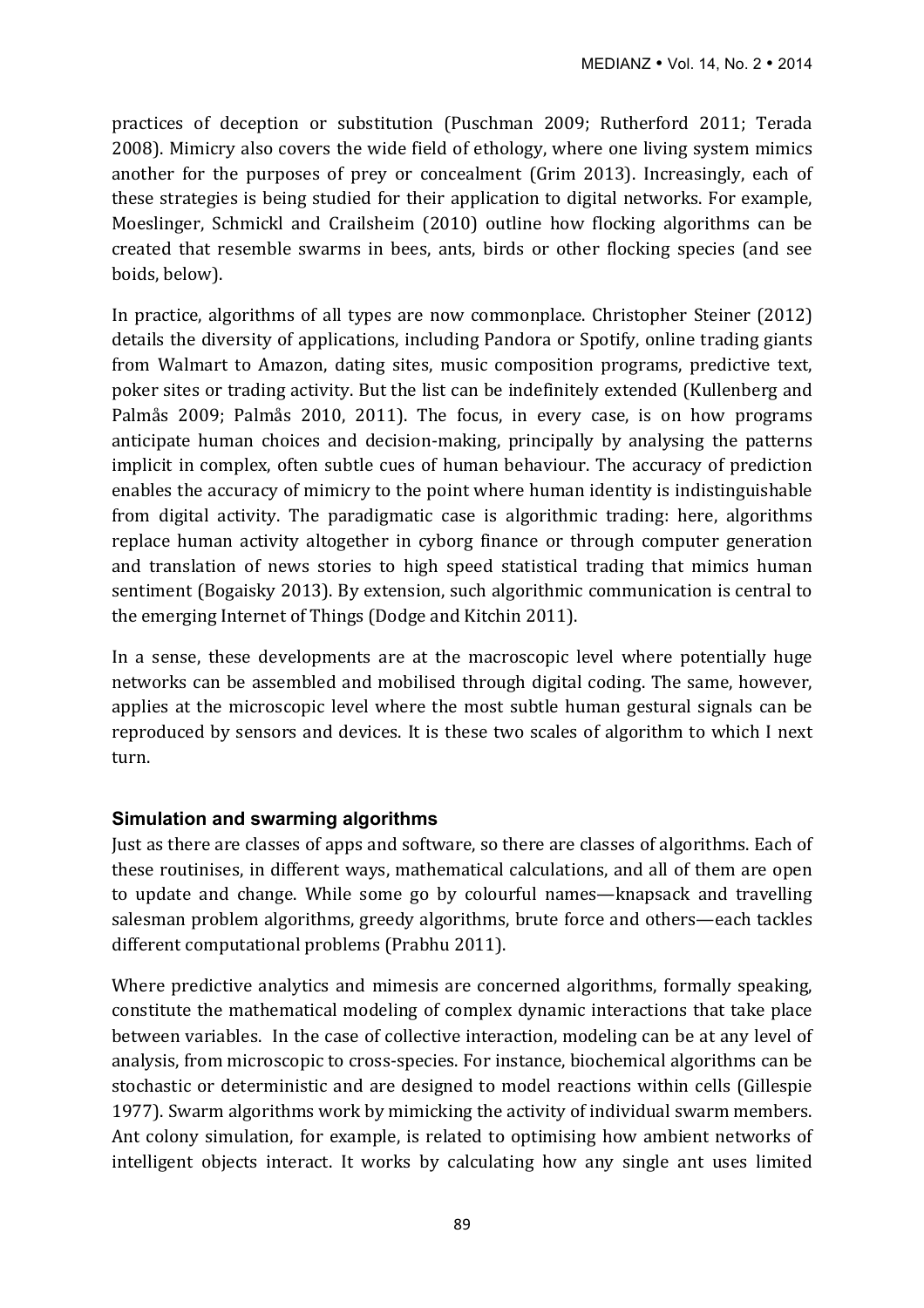information about its tasks or its location to its closest neighbours, and then extrapolates this data as mathematical rules across swarms or colonies to generate the dynamics of collective interaction. Algorithmic applications such as this are likely to become one basis for the diffuse miniaturised interaction of nanotechnology with applications from the Internet to vehicle routing (Waldner 2008).

Where swarms are concerned, ants are far from the only paradigm that is used: swarm behaviour has been mimicked using flocking birds, schooling fish, bat swarms, penguin flocks and particle behavior. It is used with varieties of mammals (gorillas, deer, cougar), insects (beetles, arachnids), as well as forest growth, marine fouling, bacteria, ecology systems simulation and other more generalised models. This list itself is far from exhaustive (Reynolds 2014). Reynolds himself is one of the originators of algorithmic simulation studies with his seminal work on boids, or artificial life programs that simulate the flocking behavior of birds, which he initiated in 1987 (Reynolds 1987, 2014). This behavioural simulation has been developed in a variety of ways. For instance, Delgado-Mata et al. (2007) extended his basic model to incorporate the effects of fear, modeling how olfaction is used to transmit emotion between animals. This is by depicting pheromones as particles in a free expansion gas and developing algorithms to model the resulting interactions. Boids have also been used with flocking birds and radio simulation (Hartman and Beneš 2006; Lebar Bajec and Heppner 2009; Ibáñez et al 2003).

# **Swarming robotics**

Boids, themselves, imply robotic extensions of mimetic algorithms. Swarming robotics, in particular, is now under intensive development. It includes robotics potential uses in search, foraging tasks or mining but, equally, in constructing flying, autonomous robot swarms. These involve miniature drones equipped with GPS, processors and radios that can fly in tight formations in the same way as gregarious animals do (Chappell 2014). Inevitably, drones are associated with military uses, but there are numerous civil applications, including such mundane inventions as delivering cartons of beer to offshore fishermen (Chappell 2014).

Miniaturization is increasingly central to the creation of swarm robotics, itself a highly active field (Dorigo 2014). This includes the area of swarmanoids. Swarmanoids are aggregations of numerous autonomous robots into clusters. For example, up to 60 bots can function as three types: eye-bots, hand-bots, and foot-bots (Deyle 2011). In short, these bots mimic body parts but do so as collective self-organizing entities. Similarly, the Kilobot Project is a low-cost scalable robot system for demonstrating collective behaviors designed to test collective algorithms on hundreds or thousands ('kilos') of robots. These are already freely available for purchase on the Internet (The Kilobot Project, 2014). It is accessible to robotics researchers to model collective transport, human-swarm interaction, and shape self-assembly. In brief, these emergent fields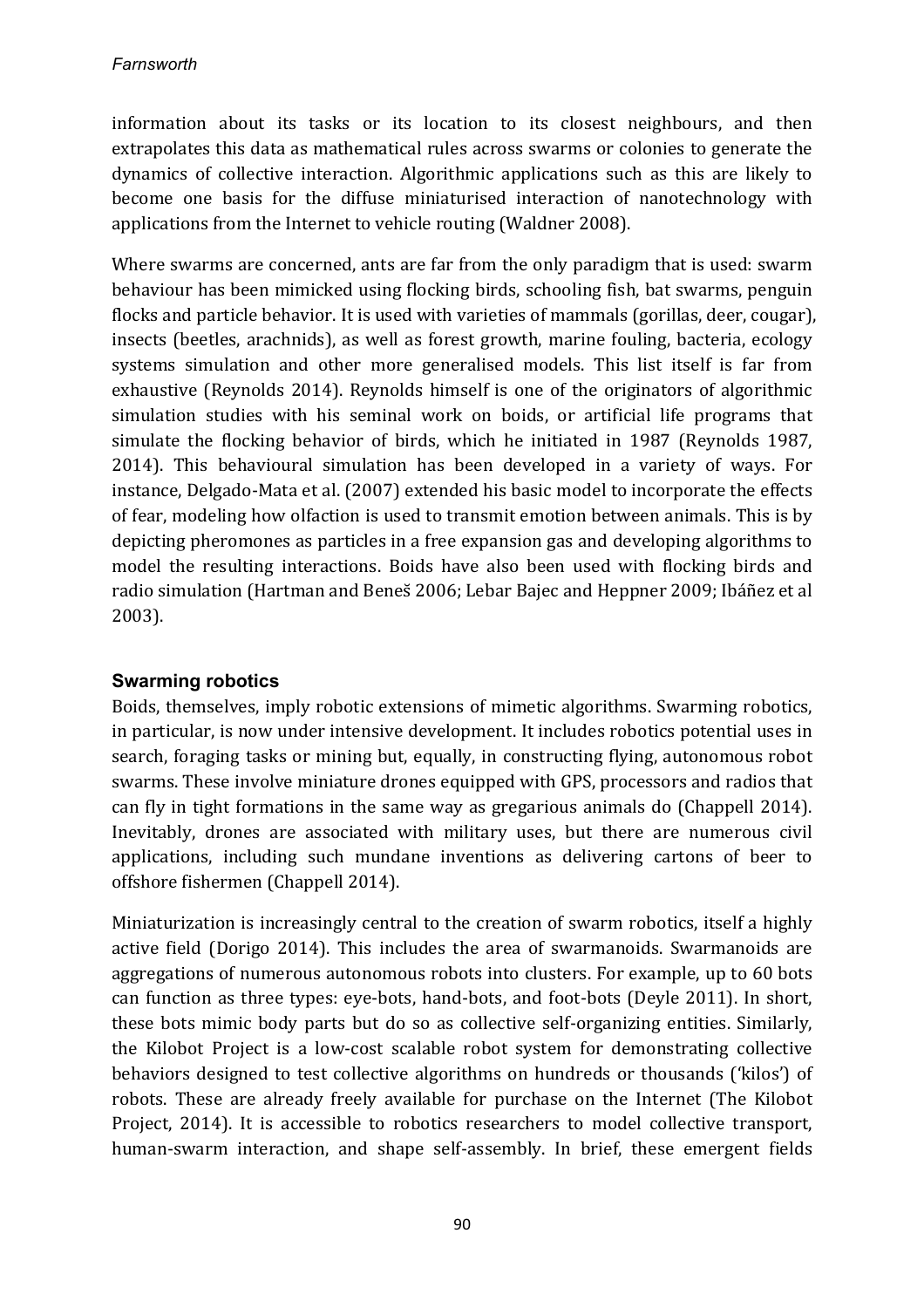demonstrate the rapidly expanding diversity of distributed mimicry, most of them relying on big data, algorithms and sensors.3

Clearly, a key question from these developments is how, and by whom, they are exploited. As these applications illustrate, they include collaborative, peer-to-peer assemblages, as their free availability on the Internet suggests. They are also ripe for extensive exploitation by military, commercial and state actors. The film Minority Report is a typical dystopian scenario where, for example, swarms of spider bots scan human eyes for telltale signatures of activity against the state.

# **Codes, rapport and mimicking human synchrony**

If mimicking collective behaviour is one end of a spectrum, mimicking the microscopic, momentary cues of individual interaction represents the other. There is extensive, ongoing research designed to develop predictive analytics that replicate every gestural component of human interaction. In short, the subtle human cues that enable matching, coordination and mimicry can increasingly be coded. From these, patterns can be extracted and used to predict behaviour in face-to-face or mediated contexts (Sun et al. 2011). These have been investigated in order to identify the precise, codeable cues of human interaction, whether this is lexical or gestural.

What are these patterns? Where written text is concerned, they involve the precise lexical cues involved in creating attunement between individuals. These cues, often used in a non-conscious way, create a back and forth mimicry that, as Scissors et al, found (2008), enhances trust, outside of the particular content under discussion. His team studied CMC text conversations and demonstrated a relationship between high mimicry and high trust. This was by identifying specific markers that created and secured them. In particular, they pinpointed the repetition of lexical and syntactic phrases ('I'll keep my end around 40 . . . around 40?'), but also marker words, such as motion verbs or matching emoticons, that clarified agreements and supported trust (2008, 279). They also found that the language of deceptive individuals contained fewer such markers (2008, 280). They speculated that the cognitive complexity involved in manipulating such a wide range of subtle cues at speed disturbed precise attunement and signaled potentially deceptive behaviour (2008, 280).

Other studies extend from textual to gestural interaction and the ways these organise synchrony between individuals. For example, Gonzales et al.  $(2009)$  examined the way groups coordinate at non-conscious levels. They then codified groups' language to predict the degree of their subliminal interpersonal synchrony. To do this, the research team introduced a mimicry algorithm described as 'linguistic style matching' (LSM). This is designed to calculate the degree to which the mimicry of words between group members predicts key group dynamics such as cohesion and performance. LSM does so by monitoring word count, pronoun patterns, and the verb tenses used by participants.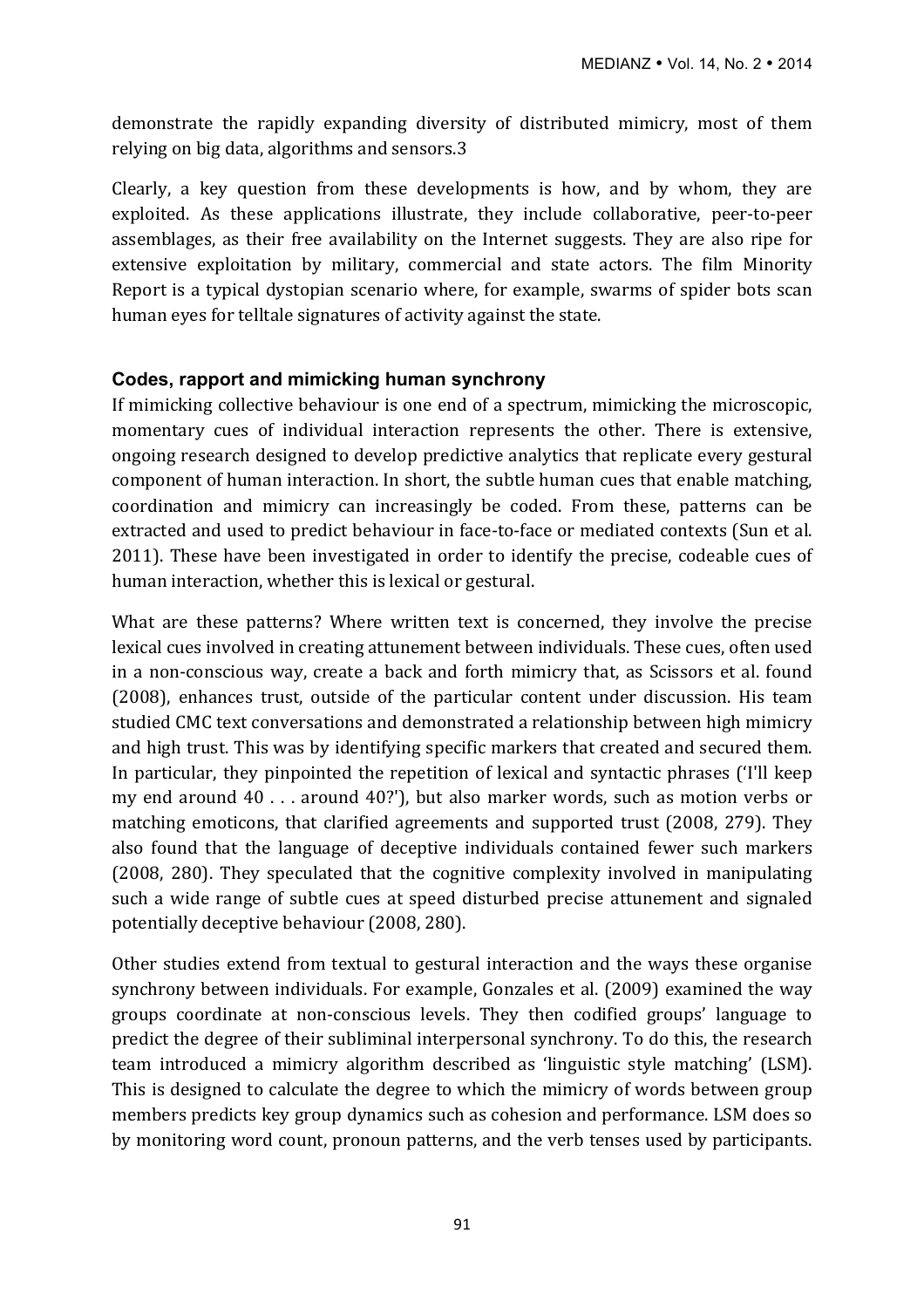Because it is an automated syntactical measure, it can be applied across conversational contexts in online or offline conversation in dyadic or group settings.

The LSM metric expands on a large body of established work linking mimicry to social dynamics. Much of this literature focuses on nonverbal and paralinguistic mimicry (Bernieri, et al. 1988; Chartrand & Bargh 1999; Giles et al. 1991; van Swol, 2003). Simulation, however, goes well beyond textual interaction and is often based around multi-agent systems in face-to-face or virtual settings. This has produced an accelerating range of research in social simulation studies (Andrig 2010; SICOSSYS Project n.d.). It has also produced military applications where, for example, US marines are exposed to digital simulation of battle scenes or threat scenarios with crowds and citizens (Grace 2009).

These developments involve verbal and visual fields as well as body language: in each case, the focus of interest is in how mimicry and gestural matching take place. Consequently, the significance of such studies is twofold. First, they enable the microscopic tracking of non-verbal cues and responses. Second, this facilitates the coding and computerised replication of human synchrony (Fox, Bailenson and Ricciardi 2013). For instance, Feese et al. (2012) studied how nonverbal communication in groups can be derived from motion sensors on the body which signal precise cueing triggered by slight shifts in head nodding, gesticulating and posture changes. This revealed subtle differences in the ways that participants responded; for example, to the non-verbal cues in two types of leadership style.

Other research investigates degrees of synchrony and how well individuals could detect 'digital chameleons'. These draw on studies produced across decades (Bailenson and Yee 2005). They enable researchers such as Bailenson et al. (2008) to distinguish between explicit or implicit forms of mimicry. Explicit mimicry involves conscious awareness of responsive interactions. Implicit mimicry is often out of awareness; Bailenson et al. (2008) list research, in this context, on laughter, eating habits, mood and verbal behavior. Clearly, the idea of chameleon echoes the arguments raised by Bhabha and Lacan, albeit in a digital context. Here, the phenomena of slippage and excess to which Bhabha points is precisely identified through interactional signals. For example, Sun et al. (2011) describe the way the actions of one member of two interactants, such as 'moving sideways or leaning forward, then the partner may take on a congruent posture' or 'certain mannerism such as rubbing the face, shaking the legs, or foot tapping'.

In other words, it is by automating mimicry that digital chameleons come into play. As Bailenson et al. (2008) demonstrate, 'subjects had difficulty detecting humans from computer agents on communication interactions.' Emphasising this is still early work they argued that the studies:

demonstrate the viability of using algorithmic mimics in computer agents. As multimodal input devices—such as voice recognition, expression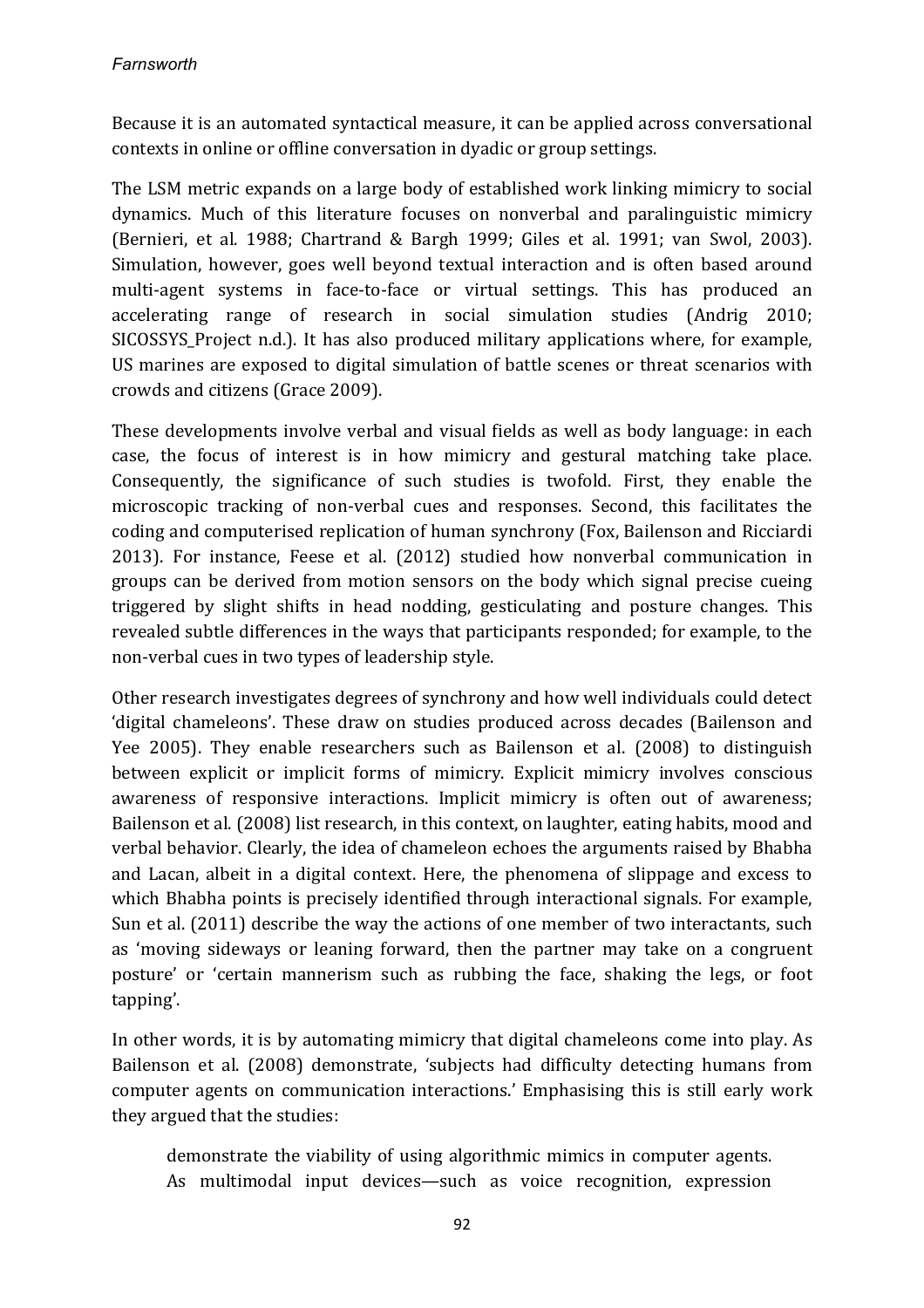recognition, or gesture recognition—increase in prevalence, the ability for computer agents to mimic human behaviors can become very sophisticated and layered. It also creates the potential for computer agents to mimic more complex human traits—such as speech patterns, personality, speech accent, expressiveness and so on. (Bailenson et al 2008, 85).

This holds not just for face-to-face contexts, but also for distant or virtual communication. Recent research suggests not only how verbal and visual cues can be reproduced but also how they can be accurately traced and recreated through the use of accelerometers, gyroscopes and other sensors (Bailenson and Yee 2005; Sun et al. 2011). From here, the potential exists for translation to predictive analytics and algorithms to anticipate behaviour in individual, group, crowd and virtual settings. Extensive modeling has already taken place, for example, in the case of computersimulated crowd behaviour (Wijermans 2011; Wijermans et al. 2013) or complex interaction through massive multiplayer online games (Yee et al. 2007).

#### **Synchrony: exploration or exploitation**

It is important to note synchrony's long historical roots in the social sciences. This is particularly in the work of Gabriel Tarde (1903) who, in the early twentieth century, developed complex ideas around imitation and invention. Imitation is largely identical to mimicry and suggests how (non-conscious) contagious behaviour takes place not only through face-to-face interaction but is distributed across time and space, most commonly by the Internet and social media (Knudsen et al. 2012; Thrift 2004). The related issue, as noted earlier, is that increasing accuracy of prediction with microscopic behaviours raises two questions. One is about the replacement of human functions by social robots (Michelet et al. 2012). Instances include the development of voice recognition systems, either on public transport or GPS systems, or else on mobile devices through Siri or Google voice apps. The other is the perpetual tension between exploitation and emancipation: to what ends are these developments to be put? There are expanding examples of both, from the emancipatory possibilities in teaching (Schneider 2014) or intelligent assistive systems for the disabled (Kraus 2012) to the regulative corporate systems outlined by Kullenberg and Palmas (2014).

Other studies follow how rapport is established and maintained across individuals and groups. Sometimes this is facilitated by using Microsoft's Kinect system which enables a whole range of body movements to be mapped in real time. For instance, Won et al. (2014, 3) discovered that gauging the synchronicity of head movements proved a powerful predictor of creative output. More than that, Kinect refines an understanding of how synchrony, or rapport, takes place in interpersonal interactions (Won 2014, 18). Kieran Snyder  $(2014)$  takes up these issues in a different way, asking 'can a child and a chatbot become friends?' She reprogrammed a 1960s bot, ELIZA, to chat to her 2 yearold daughter. As she comments of her daughter  $(2014, n.p.)$ :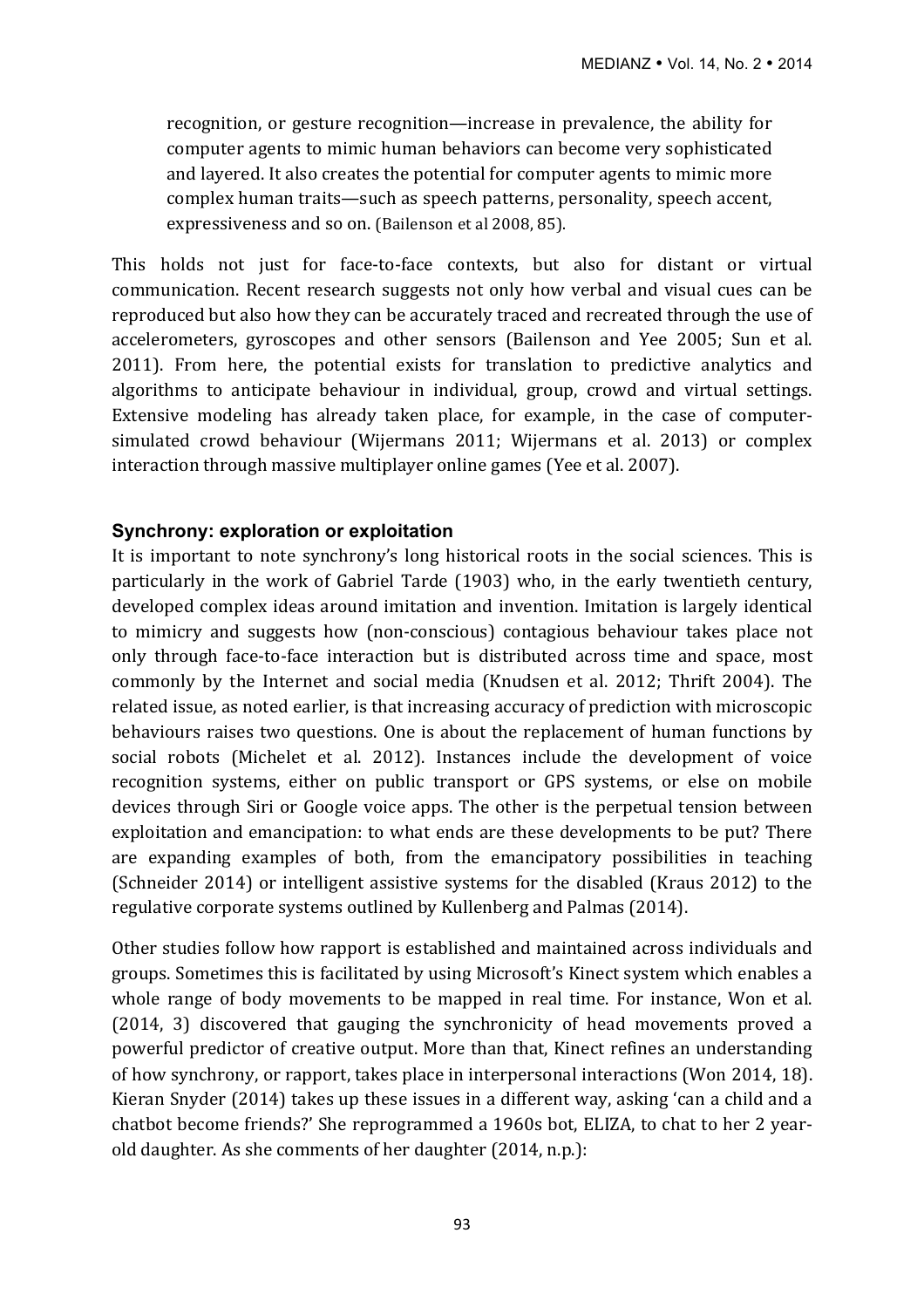#### *Farnsworth*

She notes that the ELIZA Mommy character doesn't talk as well as Daddy's car or Mommy's phone or, she assures me, actual Mommy, which I am relieved to hear since actual Mommy is me.

So, even a two year-old is alert to the limitations of the Turing Test, but the general implications for interactive human-digital interaction are clear enough.<sup>4</sup>

Replace this domestic scenario with a corporate one and there is a clear shift across the spectrum from exploration to exploitation. For instance, a MIT research team led by Alex Pentland charted real time office interactions in diverse natural locations using a 'sociometric badge' (Pentland 2014). As Rothman (2014) summarises it, the 'badge' worn on a lanyard is a sensor. It measures:

every sixteen milliseconds, a variety of interpersonal variables, including "the tone of voice used; whether people face one another while talking; how much they gesture; and how much they talk, listen, and interrupt each other." When all this data is combined, it offers something close to a total, continuous picture of office life.

 $Carr(2014)$  describes some of the findings:

The devices are able to measure not only the chains of communication and influence within an organization but also "personal energy levels" and traits such as "extraversion and empathy". In one such study of a bank's call center, the researchers discovered that productivity could be increased simply by tweaking the coffee-break schedule.

The reference to increased productivity suggests problematic implications of this kind of research. As Carr (2014, n.p.) observes, 'Replacing politics with programming might sound appealing.  $\dots$  But there are good reasons to be nervous about this sort of social engineering.' Amongst them, he lists questions of privacy and surveillance. In fact, such research points precisely to the emergence of a panspectric society where humans become collectively trackable data points on behalf of the organization for which they work. It also indicates the potential emergence of a 'digital Taylorism' that seeks ways to increase efficiency and productivity (Parenti 2001). In short, tracking, mimicry and predictive analytics all raise, again, the tensions inherent in the microscopic, big data approach to collective interaction. As before, it concerns the uses to which such work is put. 

# **Implications**

Pentland's research on the office recalls the issues raised by Bhabha about colonization; only here, colonization is now increasingly miniaturised and pervasive. Nonetheless, the same tensions between coloniser and colonised, and the potential issues of dominance by way of new technologies, can be detected. They are translated, in these instances,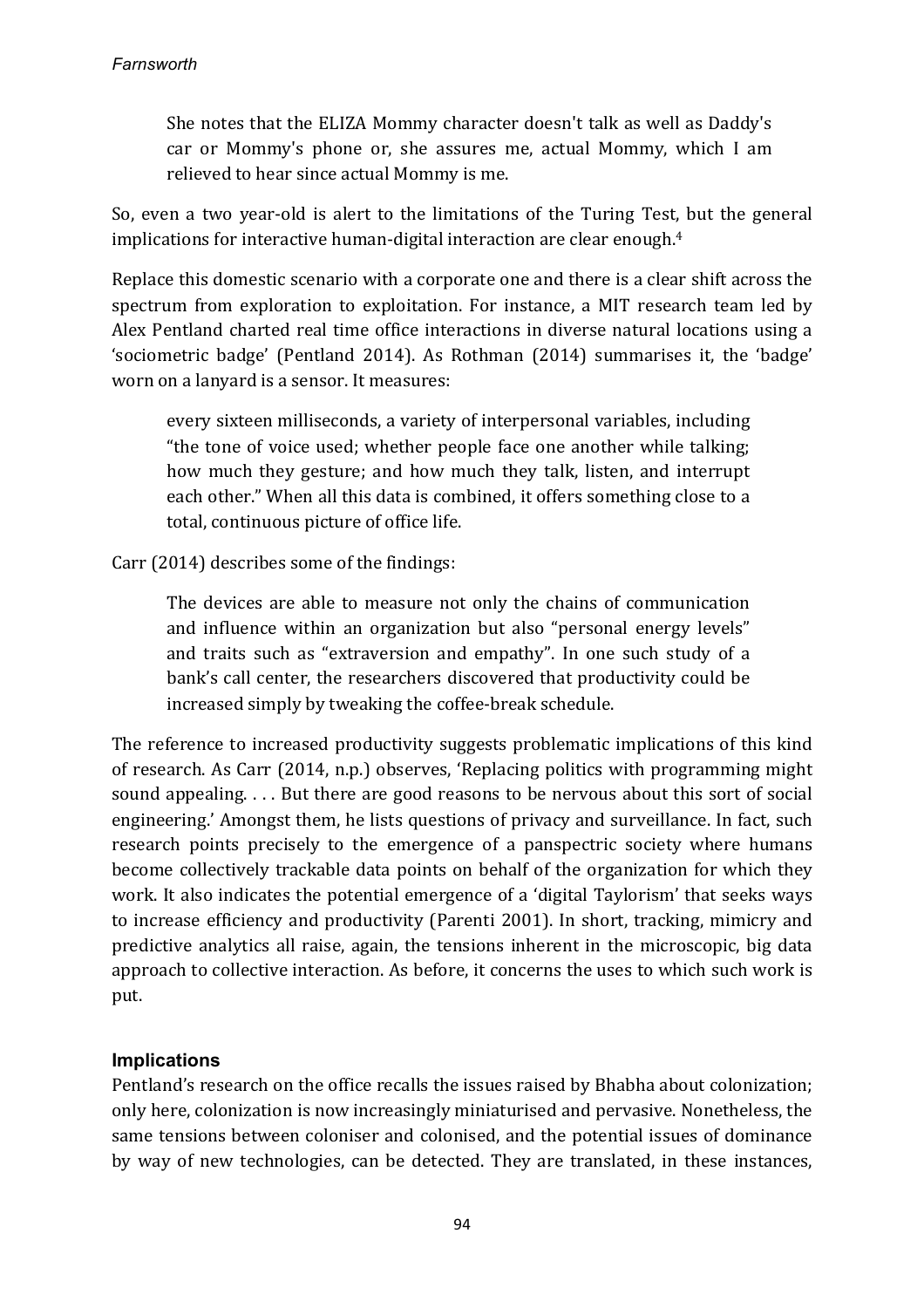from state to corporate governmentality. As Bhabha argues with postcolonial societies, simulation is central yet, in these contexts, it is configured differently through the way predictive analytics works. At root this is through the numericization of gestures and lexical patterns, so that othering is now articulated through code. Other researchers have noted the numerous commercial and marketing applications simulation opens up with avatars and virtual worlds (Ward 2012).

At the same time, it is important to note that a paradigm of colonisation and domination only works where clearly differentiated patterns of social power are evident, as in the postcolonial discourses of mimicry investigated by Bhabha. Where, by contrast, networks of collaboration, exchange or public good practices are involved, then different sociotechnical formations and sociopolitical networks are active (Latour 1990, 2005) and Bhabha's analysis of the relations of domination are better replaced by analyses of the networks of influence (Grabher 2006; Mische 2008; Sheller 2004).

Such research activity appears to recreate, as Manovich (2013) argues, 'the algorithms of our lives'. Yet this is not an entirely accurate metaphor, since there is a continual slippage in how mimicry is produced when there is a shift from analogue to digital reproduction. Equally, where predictive nanotechnologies are concerned, the dividing lines between human and technical interfaces—where one stops and the other starts undergo constant alteration, as the work on swarming algorithms suggest. In this context, tracking the shifting dynamics of sociotechnical mediators and network assembly through self-generating coding and material bodies provides ways of assessing the implications of distributed mimicry.

Swiping technologies for mobile keyboards are a case in point. If the media are the screen, then the gestural and lexical activity of text-production takes place through the accumulation of word statistics stored and accessed by big data. In these contexts, it makes more sense to think in terms of chains of mediators that constantly assemble the text—and, by extension, the human exchanges—they make possible across time and space. Of course, some swipe technologies are cooperative enterprises of free or open source; others, such as Google, are linked to global corporations.

When voice recognition software and text-to-speech or speech-to-text technologies are included, the boundaries shift again. Here, it becomes increasingly difficult to know whether we are responding to another human or a machine. This aspect of mimicry is closely linked to the fundamental issue of the Turing Test: is it a human or a machine behind the screen? This is one of the questions that recent research raises with the use of agents and digital chameleons (Blascovich and Bailenson 2011).

The problem is further intensified by social simulation studies where the replication of individual, dyadic, group and crowd behaviour becomes increasingly possible through access to massively-generated data sets. Collective behaviours, as discussed, are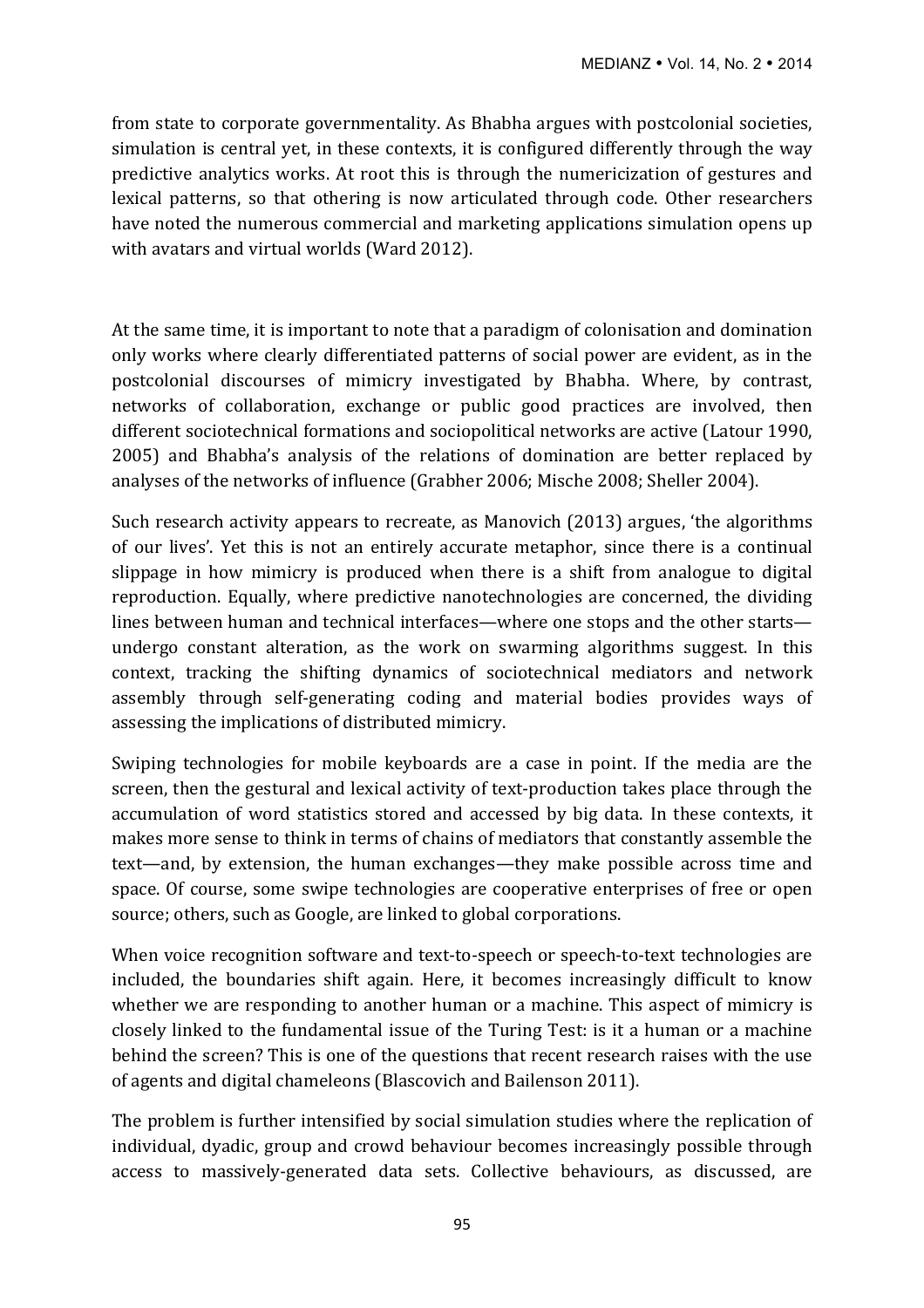orchestrated through subtle forms of synchrony but can increasingly be reproduced via algorithms as resemblances of rapport, empathy and intuitive anticipation. It is hardly surprising that these constitute the material for science fiction dystopias, though often with machine rather than human domination as the central focus. Of course, if this comes into being, it suggests a new way to understand Bhabha's tropes of colonisercolonised, with software as the simulator-dissimulator in relation to their human counterparts. 

Nonetheless, whilst the substantial concerns over panspectric surveillance and societies of control highlight real threats they must, as suggested, always be placed against the exploratory, peer-driven activities described earlier. These are commonly in the interests of participatory, civic, public good or democratic uses, whether in pursuit of education, health or broader emancipatory goals. In short, one could say that such ongoing tensions that have dominated modernism will continue to be a central concern in postmodern, posthuman societies.

# **Conclusion**

If we return to the original idea of mimesis, Eagleton  $(2003)$  summarises it as representing the world 'as it actually is'. But this, as Hayden White (1999) argued, requires mediation by figurative devices in order to translate the world to the page. The development of digital mimicry, however, suggests a reversal has taken place. Whilst algorithms are translation devices, just like figures of speech, they also indicate how the world isn't simply represented but, by virtue of their capacity for precise simulation and prediction, it is actually constructed, and reconstructed, through the processes of figuration. The seamlessness with which increasing parts of the physical and biological universe can be reproduced as boids, bots or algorithmic swarms, is beginning to be matched by the capacity to mimic the most intimate and apparently human-specific aspects of interaction. Mimicry, then, doesn't simply represent the world; rather, the world itself is re-represented through mimicry. As new developments in wearable technologies, the Internet of things and nanotechnologies emerge, this can only expand, and the human-machine interface becomes more closely interwoven. Of course, this is part of the posthuman argument (Hayles 1999), though it is rarely made with respect to mimesis. What mimesis suggests, as Tarde (1903) argued, is that the processes of imitation and invention whether for purposes of competition, domination or cooperation, are likely to be increasingly identical across physical, biological, human and code worlds.

# **Notes**

1. The argument in each case is about the development of panspectric surveillance. Here, it is no longer 'a human being that "watches" your behaviour, but a computer that predicts your behaviour by searching for patterns across a much broader register of information' (Palmas 2010).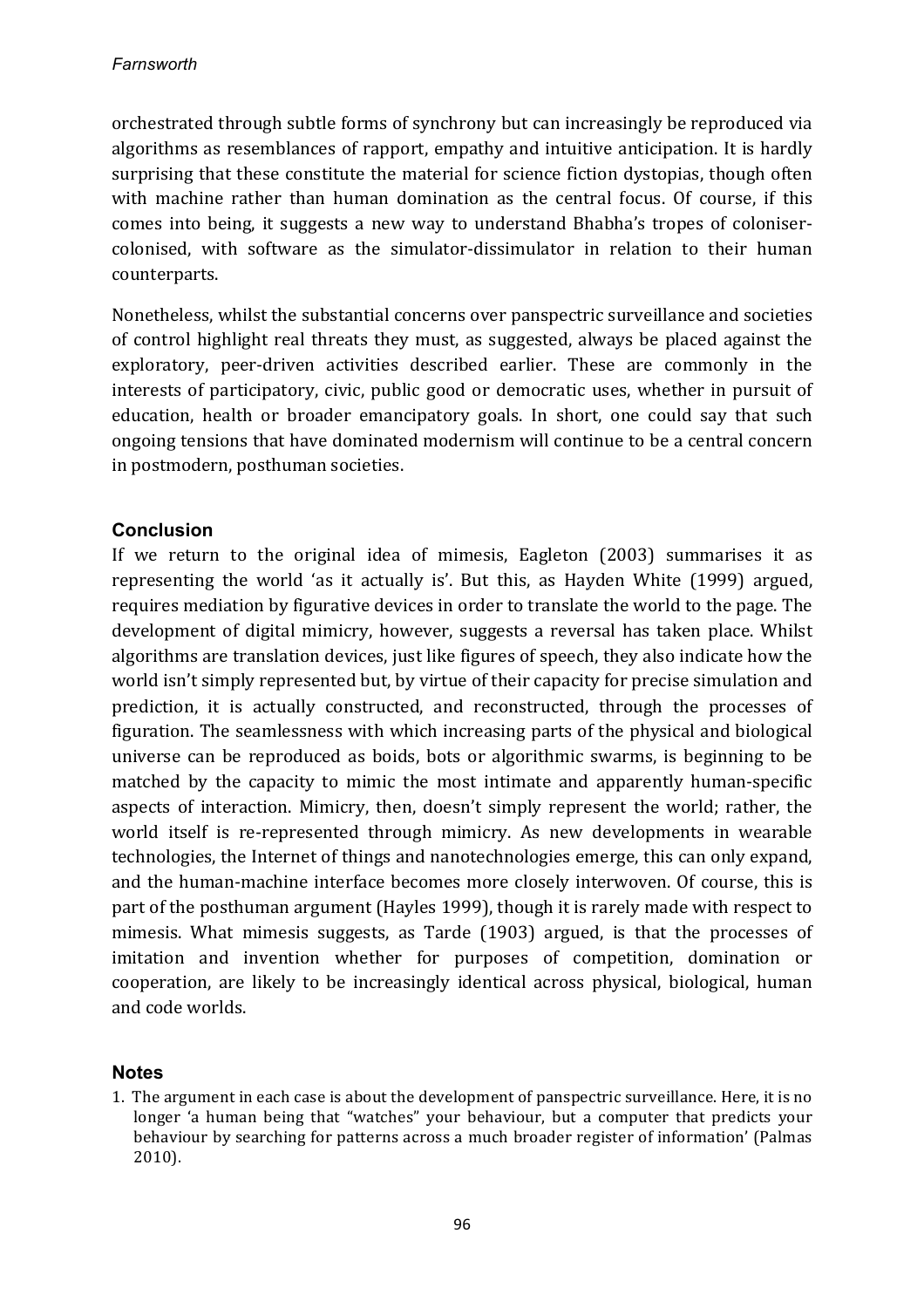- 2. Veillance: from Old French veillier, from Latin vigilare, to watch (Merriam-Webster n.d.). And see Mann and Ferenbok (2013) on forms of veillance.
- 3. There are extremely complex debates around simulation, mimicry and, here, the idea of the figure (e.g. Zohar 2007). These are beyond a single paper. Enough to note, for example, there are alternative approaches to icon, index and symbol (e.g. Krauss 1977). Deleuze and Guattari (1987) also argue that mimicry itself is 'a stationary repetition of the background be it with other species or immobile objects—while camouflage is a process of becoming' (Zohar 2007, 176-77). One implication for digital mimicry is that mathematical modelling captures, in effect, static moments of fluid processes. Consequently, the full, mobile complexity of human interaction is undetectable to algorithms: it remains, to them, hidden in plain sight.
- 4. But see the literature on sex bots and flirt bots for other examples of deception (Burton n.d.).

### **References**

Andrejevic, Mark, and Kelly Gates. 2014. 'Big Data Surveillance: Introduction'. *Surveillance and Society* 12 (2): 185-96.

Andrighetto, G., D. Villatoro, R. Conte. 2010. 'Norm Internalization in Artificial Societies'. *AI Communication* 23 (4): 325-39.

Auerbach, Erich. 2003. *Mimesis: The Representation of Reality in Western Literature.* Princeton: Princeton University Press.

Austin, J. L. 1962. *How To Do Things With Words*. Oxford: Oxford University Press.

Bailenson, Jeremy and Nick Yee. 2005. 'Digital Chameleons: Automatic Assimilation of Nonverbal Gestures in Immersive Virtual Environments'. *Psychological Science* 16: 814-19. 

Bailenson, Jeremy, Nick Yee, Kayur Patel, Andrew C. Beall. 2008. 'Detecting Digital Chameleons'. *Computers in Human Behavior* 24: 66-87.

Bernieri, F., and R. Rosenthal. 1991. 'Interpersonal Coordination: Behavior Matching and Interactional Synchrony'. In *Fundamentals of Nonverbal Behavior: Studies in Emotion* and Social Interaction, edited by R. Feldman and B. Rime, 401-32. New York: Cambridge University Press.

Bhabha, Homi K. 1995. *Location of Culture*. London: Routledge.

Bogaisky, Jeremy. 2013. 'Quants-R-Us? Algorithmic Trading Trickles Down To Individual Investors'. *Forbes*, September 23. Accessed 12 November 2014. http://www.forbes.com/sites/jeremybogaisky/2013/09/04/quants-r-us-algorithmictrading-trickles-down-to-individual-investors/

Blascovich, Jim, and Jeremy Bailenson. 2011. *Infinite Reality: Avatars, Eternal Life, New Worlds, and the Dawn of the Virtual Revolution.* Hammersmith: HarperCollins ebooks.

Braidotti, Rosi. 2013. *The Posthuman.* Cambridge, UK; Malden, MA, USA: Polity Press.

Braverman, Irus. 2014. 'Governing the Wild: Databases, Algorithms, and Population Models as Biopolitics'. Surveillance and Society 12 (1): 15-37.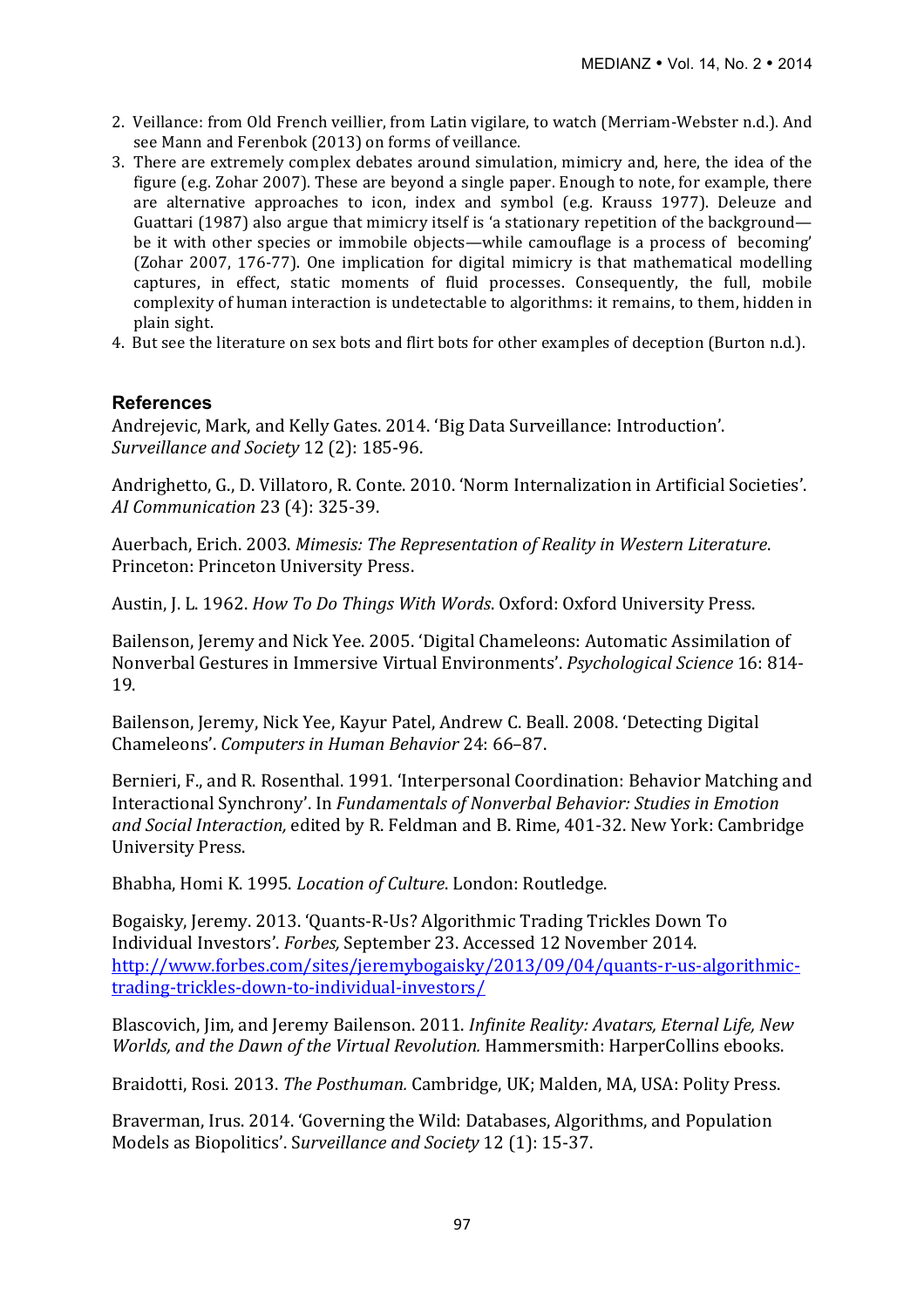Buytendijk, Frank and Lucie Trepanier. 2010. 'Predictive Analytics: Bringing The Tools To The Data'. Oracle White Paper. Redwood, CA: Oracle Corporation. Accessed 26 January 2014. http://www.oracle.com/us/products/middleware/busint/crystalball/risk-mgmt-analysis-wp-326822.pdf

Carr, Nicholas. 2014. 'The Limits of Big Data: A Review of Social Physics by Alex Pentland'. *MIT Technology Review*, Accessed 12 November 2014. http://www.technologyreview.com/review/526561/the-limits-of-social-engineering/

Chappell, Bill. 2014. 'Robot Swarm: A Flock Of Drones That Fly Autonomously'. *NPR*, 26 February 2014. Accessed 29 July 2014. http://www.npr.org/blogs/thetwoway/2014/02/26/283090909/robot-swarm-a-flock-of-drones-that-fly-autonomously

Chartrand, T., and J. Bargh. 1999. 'The Chameleon Effect: The Perception-Behavior Link and Social Interaction'. *Journal of Personality and Social Psychology* 76: 893-910.

Delgado-Mata, Carlos, Jesus Ibanez Martinez, Simon Bee, Rocio Ruiz-Rodarte and Ruth Aylett. 2007. 'On the use of Virtual Animals with Artificial Fear in Virtual Environments'. *New Generation Computing* 25 (2): 145–69.

Deleuze, Gilles, and Guattari, Felix. 1987. A Thousand Plateaus: Capitalism and *Schizophrenia*. Translated by Brian Massumi. Minneapolis: University of Minnesota Press.

Deyle, Travis. 2011. 'Swarmanoids: Foot-Bots, Hand-Bots, and Eye-Bots Cooperate to Win'. *Hizook: Robotics News for Academics and Professionals*. Accessed 29 July 2014. http://www.hizook.com/blog/2011/08/12/swarmanoids-foot-bots-hand-bots-andeye-bots-cooperate-win-best-video-aaai-2011

Dorigo, Marco, Mauro Birattari and Manuele Brambilla. 2014. 'Swarm Robotics'. *Scholarpedia* 9 (1): 1463.

Eagleton, Terry. 2003. 'Pork Chops and Pineapples'. *London Review of Books*, 23 October. Accessed 24 July 2014. http://www.lrb.co.uk/v25/n20/terry-eagleton/pork-chopsand-pineapples

Feese, Sebastian, Bert Arnrich, Gerhard Tröster, Bertolt Meyer, and Klaus Jonas. 2012. 'Quantifying Behavioral Mimicry by Automatic Detection of Nonverbal Cues from Body Motion'. *SocialCom/PASSA:* 520-25.

Ferguson, Renee Boucher. 2013a. How eBay Uses Data and Analytics to Get Closer to Its (Massive) Customer Base'. *MIT Sloan Management Review.* http://dialnet.unirioja.es/servlet/articulo?codigo=4408106

Ferguson, Renee Boucher. 2013b. 'A Process of Continuous Innovation: Centralizing Analytics at Caesars'. *MIT Sloan Management Review* 55 (1): 1-6. Accessed 25 November. http://sloanreview.mit.edu/article/a-process-of-continuous-innovationcentralizing-analytics-at-caesars/

Fox, Jesse, Jeremy Bailenson and Tony Ricciardi. 2012. 'Physiological Responses to Virtual Selves and Virtual Others'. *Journal of CyberTherapy & Rehabilitation* 5 (1): 69-72. http://vhil.stanford.edu/pubs/2012/fox-jcr-physiological-virtual.pdf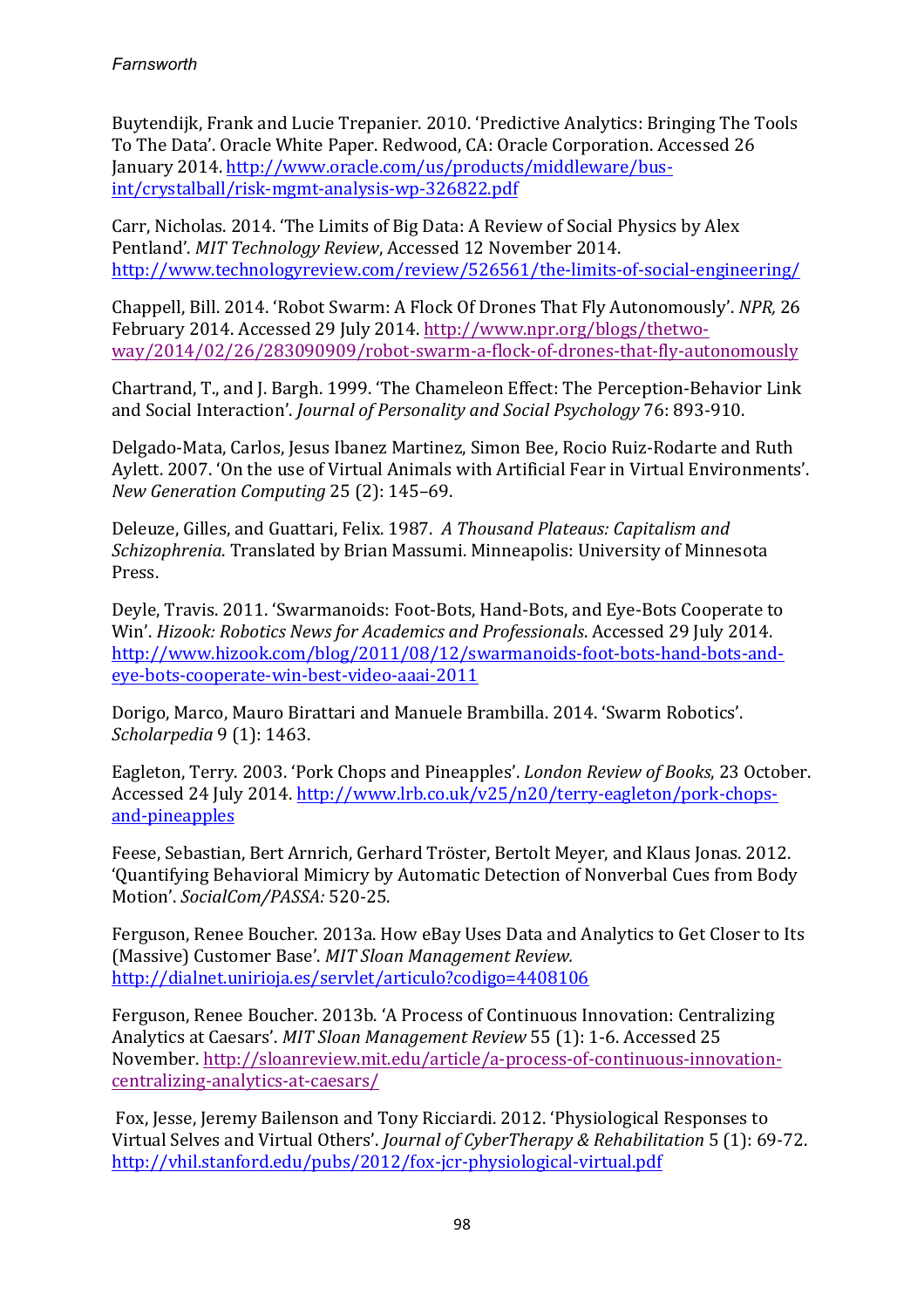Foucault, Michel. 2007. *Security, Territory, Population*. New York/Hampshire: Palgrave Macmillan.

Ganascia, Jean-Gabriel. 2010. 'The Generalized Sousveillance Society'. *Social Science Information* 49 (3): 489–507. doi:10.1177/0539018410371027.

Gebauer, Gunter, and Christoph Wulf. 1995. *Mimesis: Culture, Art, Society*. Translated by Don Reneau. Berkeley: University of California Press.

Giles, H., J. Coupland, and N. Coupland. 1991. *Contexts of Accommodation: Developments in Applies Sociolinguistics.* New York: Cambridge University Press.

Gillespie, Daniel T. 1977. 'Exact Stochastic Simulation of Coupled Chemical Reactions'. The Journal of Physical Chemistry 81 (25): 2340-61.

Girard, René. 1987. *Things Hidden since the Foundation of the World*. New York: Stanford University Press.

Gonzales, Amy, Jeffrey Hancock, and James Pennebaker. 2009. 'Language Style Matching as a Predictor of Social Dynamics'. *Small Groups Communication Research* 20 (10): 1-17.

Grabher, G. 2006. 'Trading Routes, Bypasses, and Risky Intersections: Mapping the Travels of 'Networks' between Economic Sociology and Economic Geography'. *Progress in Human Geography* 30 (2): 1–27.

Grace, Jean. 2009. 'Marines Use Simulations To Hone "Critical Thinking" Skills'. *National Defence*. Accessed July 30, 2014.

http://www.nationaldefensemagazine.org/archive/2009/December/Pages/MarinesUs eSimulationsToHone%E2%80%98CriticalThinking%E2%80%99Skills.aspx

Grim, Tomáš. 2013. 'Perspectives and Debates: Mimicry, Signalling and Co-Evolution (Commentary on Wolfgang Wickler—Understanding Mimicry—With Special Reference to Vocal Mimicry)'. *Ethology* 119 (4): 270–77. doi:10.1111/eth.12067.

Halliwell, Stephen. 2002. *The Aesthetics of Mimesis: Ancient Texts and Modern Problems.* Princeton: Princeton University Press.

Hart, David. 2008. 'Making a Mockery of Mimicry: Salman Rushdie's *Shame'. Postcolonial Text* 4 (4): 1-22.

Hartman, Christopher and Bedřich Beneš. 2006. 'Autonomous Boids'. *Computer Animation and Virtual Worlds* 17 (3-4): 199–206. doi:10.1002/cav.123.

Hayles, N. Katherine. 1999. *How We Became Posthuman: Virtual Bodies in Cybernetics.* Literature, and *Informatics*. Chicago: University Of Chicago Press.

Hodges, Andrew. 2008. 'The Quest for the Thinking Computer'. In *Parsing the Turing Test: Philosophical and Methodological Issues in the Ouest for the Thinking Computer,* edited by Robert Epstein, Gary Roberts and Grace Beber. 3-12. London: Springer.

Hubbard, Phil, and Rob Kitchin. 2010. *Key Thinkers on Space and Place*. London: SAGE.

Humphrys, Mark. n.d. 'How my Program Passed the Turing Test'. Accessed 31 August 2014. http://computing.dcu.ie/~humphrys/eliza.html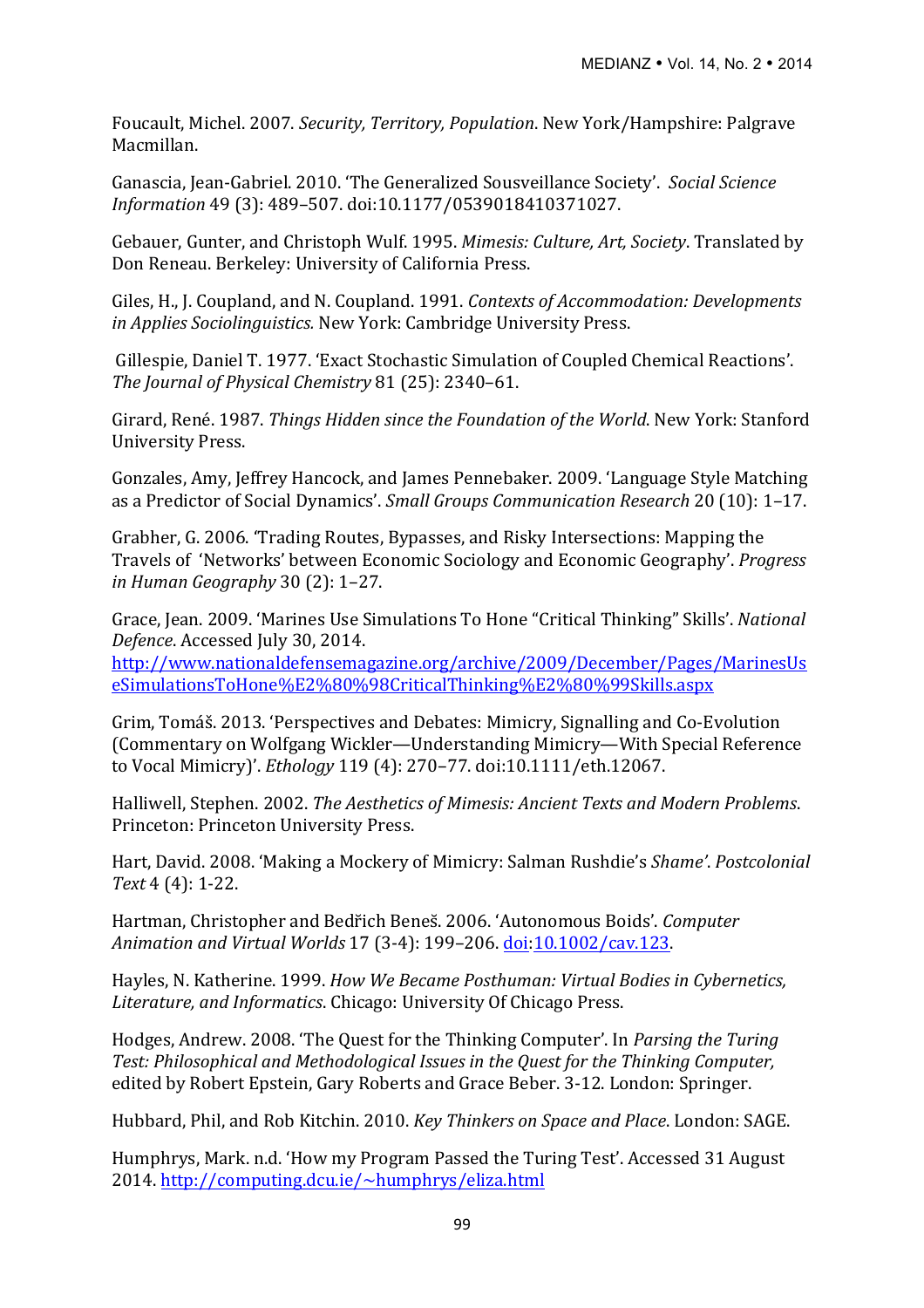Ibáñez, Jesús, Antonio Gómez-Skarmeta and Josep Blat. 2003. 'DJ-boids: Emergent Collective Behavior as Multichannel Radio Station Programming'. In Proceedings of the 8th International Conference on Intelligent User Interfaces, 248–50. doi:10.1145/604045.604089

Kitchin, Rob and Martin Dodge. 2011. *Code/Space: Software and Everyday Life.* Cambridge, MA: MIT Press.

Klauser, Francisco, and Anders Albrechtslund. 2014. 'From Self-tracking to Smart Urban Infrastructures: Towards an Interdisciplinary Research Agenda on Big Data'. Surveillance and Society 12 (2): 273-86. http://library.queensu.ca/ojs/index.php/surveillance-andsociety/article/view/infrastructures/infrastructure

Knudsen, Britta Timm, and Carsten Stage. 2012. 'Contagious Bodies: An Investigation of Affective and Discursive Strategies in Contemporary Online Activism'. *Emotion, Space* and Society 5 (3): 148-55.

Kraus, Sarit. 2012. 'Intelligent Agents for Rehabilitation and Care of Disabled and Chronic Patients'. Workshop on System of Systems Approach May 5th Paris, France In conjunction with AAMAS, 5-9 May, 2014.

http://www.inf.pucrs.br/felipe.meneguzzi/download/AAMAS\_14/workshops/AAMAS2 014-W28/health-agents-v1.pdf

Krauss, Rosalind. 1977. 'Notes on the Index: Seventies Art in America'. *October* 3: 68-81.

Kullenberg, Christopher, and Karl Palmås. 2009. 'Contagiontology', *Eurozine*. Accessed July 17. http://www.eurozine.com/articles/2009-03-09-kullenberg-en.html

Lacan, Jacques. 1977. "The Line and Light", Of the Gaze as *object petit a'*. The Four *Fundamental Concepts of Psycho-analysis: The Seminars of Jacques Lacan, Book XI, edited* by Jacques-Alain Miller. Translated by Alan Sheridan. New York: W. W. Norton & Company.

Latour, Bruno. 1990. 'On Actor-network Theory: A Few Clarifications Plus More than a Few Complications'. *Philosophia* 25 (3-4): 47-64.

Latour, Bruno. 2005. *Reassembling the Social: An Introduction to Actor-Network-Theory.* Oxford: Oxford University Press.

Latour Bruno, and Emilie Hermant. 1998. Paris Ville Invisible. Trans. Liz Carey-Libbrecht. Paris: La Découverte-Les Empêcheurs de penser enrond. Accessed 26 January 2015. http://www.bruno-latour.fr/virtual/PARIS-INVISIBLE-GB.pdf.

Lebar Bajec, Iztok, and Frank Heppner. 2009. 'Organized Flight in Birds'. *Animal Behaviour* 78 (4): 777-89. Accessed 12 November 2014. http://lrss.fri.unilj.si/people/ilbajec/papers/ilb\_ab09.pdf

Manovich, Lev. 2012. 'Media after Software'. *Journal of Visual Culture* 12: 30-37.

Maran, Timo. 2003. 'Mimesis as a Phenomenon of Semiotic Communication'. *Sign Systems Studies* 31 (1): 191-215.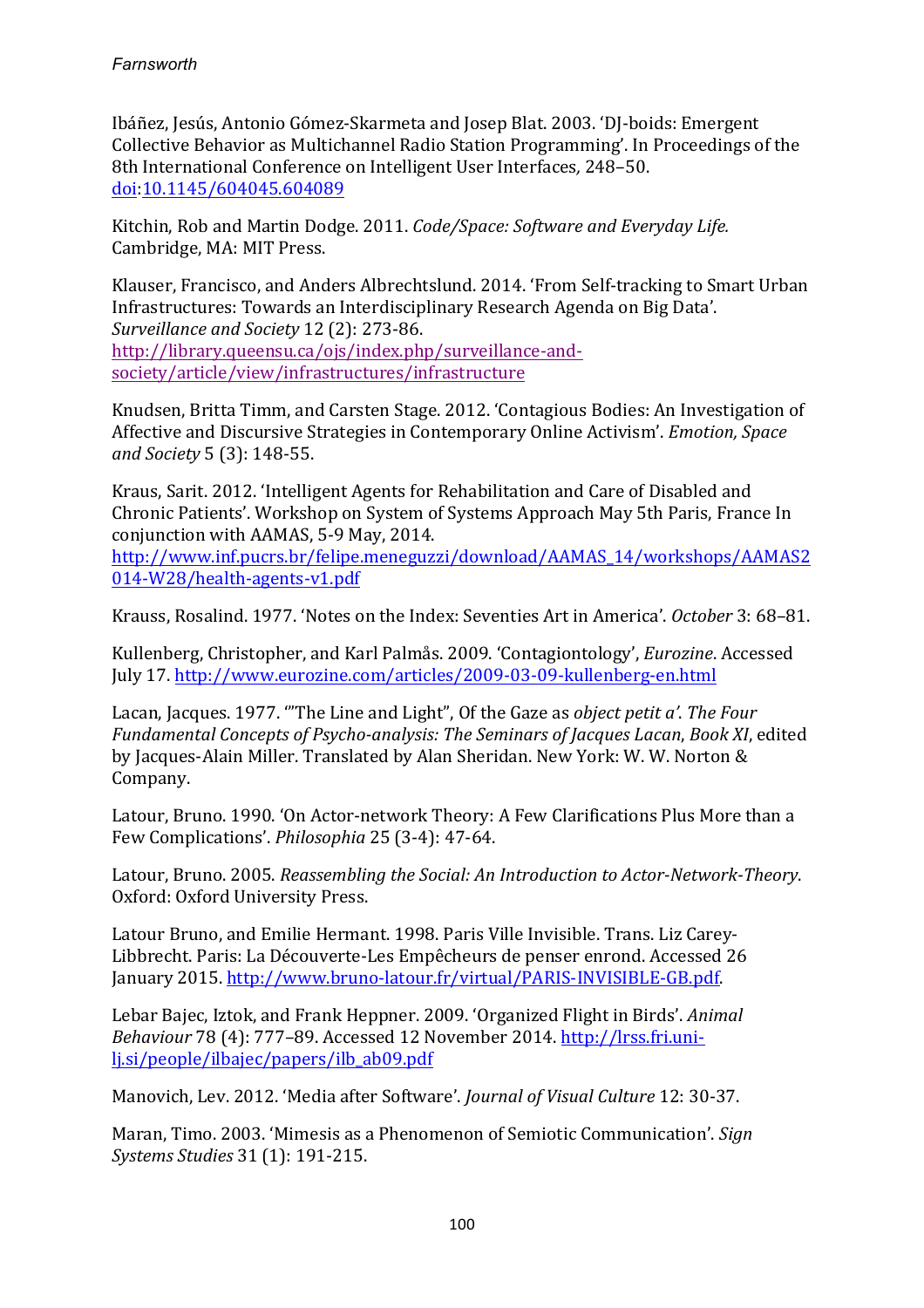Michelet, Stéphane, Koby Karp, Emilie Delaherche, Catherine Achard, and Mohamed Chetouani. 2012. 'Automatic Imitation Assessment in Interaction'. In *Proceedings of the Third International Conference on Human Behavior Understanding, 161–73. HBU 12.* Berlin, Heidelberg: Springer-Verlag.

Mische, A. 2011. 'Relational Sociology, Culture, and Agency'. In *Sage Handbook of Social Network Analysis* edited by J. Scott and P. Carrington, 80-97. New York: Sage.

Mann, S., and J. Ferenbok. 2013. New Media and the Power Politics of Sousveillance in a Surveillance-Dominated World. Surveillance & Society 11 (1/2): 18-34.

Nanda Wijermans, René Jorna, Wander Jager, Tony van Vliet and Otto Adang (2013) 'CROSS: Modelling Crowd Behaviour with Social-Cognitive Agents'. *Journal of Artificial Societies and Social Simulation* 16 (4): 1. Accessed July 27 2014. http://jasss.soc.surrey.ac.uk/16/4/1.html.

Palmås, Christopher. 2010. 'The Defence Minister's New Philosophy'. *Eurozine*. Accessed 28 July 2014. http://www.eurozine.com/articles/2010-02-12-palmas-en.html.

Palmås, Karl. 2011. 'Predicting What You'll Do Tomorrow: Panspectric Surveillance and the Contemporary Corporation'. Surveillance & Society 8 (3): 338-54.

Parenti, C. 2001. 'Big Brother's Corporate Cousin: High-tech Workplace Surveillance is the Hallmark of a New Digital Taylorism'. *The Nation* 273 (5): 26-30.

Pentland, Alex. 2014. *Social Physics: How Good Ideas Spread—The Lessons from a New Science*. New York: Penguin Press.

Prabhu, Manohar. 2011. 'Algorithm: Types and Classification'. Accessed 29 July 2014. http://gonitsora.com/algorithm-types-and-classification/

Puschmann, Cornelius. 2009. 'Lies at Wal-Mart'. In *Genres in the Internet*, edited by Janet Giltrow and Dieter Stein, 49-84. Amsterdam: John Benjamins Publishing Company.

Reynolds, Craig. 1987. 'Flocks, Herds and Schools: A Distributed Behavioral Model'. In *SIGGRAPH* '87: Proceedings of the 14th annual conference on Computer graphics and *interactive techniques (Association for Computing Machinery),* 25–34.

Reynolds, Craig. n.d. 'Boids: Background and Update'. Accessed 29 July 2014. http://www.red3d.com/cwr/boids/

Rothman, Joshua, 2014. 'Big Data Comes to the Office'. *The New Yorker*, 3 June 2014. http://www.newyorker.com/books/joshua-rothman/big-data-comes-to-the-office

Rutherford, Anne. 2011. *'What Makes a Film Tick?': Cinematic Affect, Materiality and Mimetic Innervation.* New York: Peter Lang.

Schneider, B. 2014. 'Toward Collaboration Sensing: Multimodal Detection of the Chameleon Effect in Collaborative Learning Settings'. In *Proceedings of the 7th International Conference on Educational Data Mining, 435-37. London:* Institute of Education. http://educationaldatamining.org/EDM2014/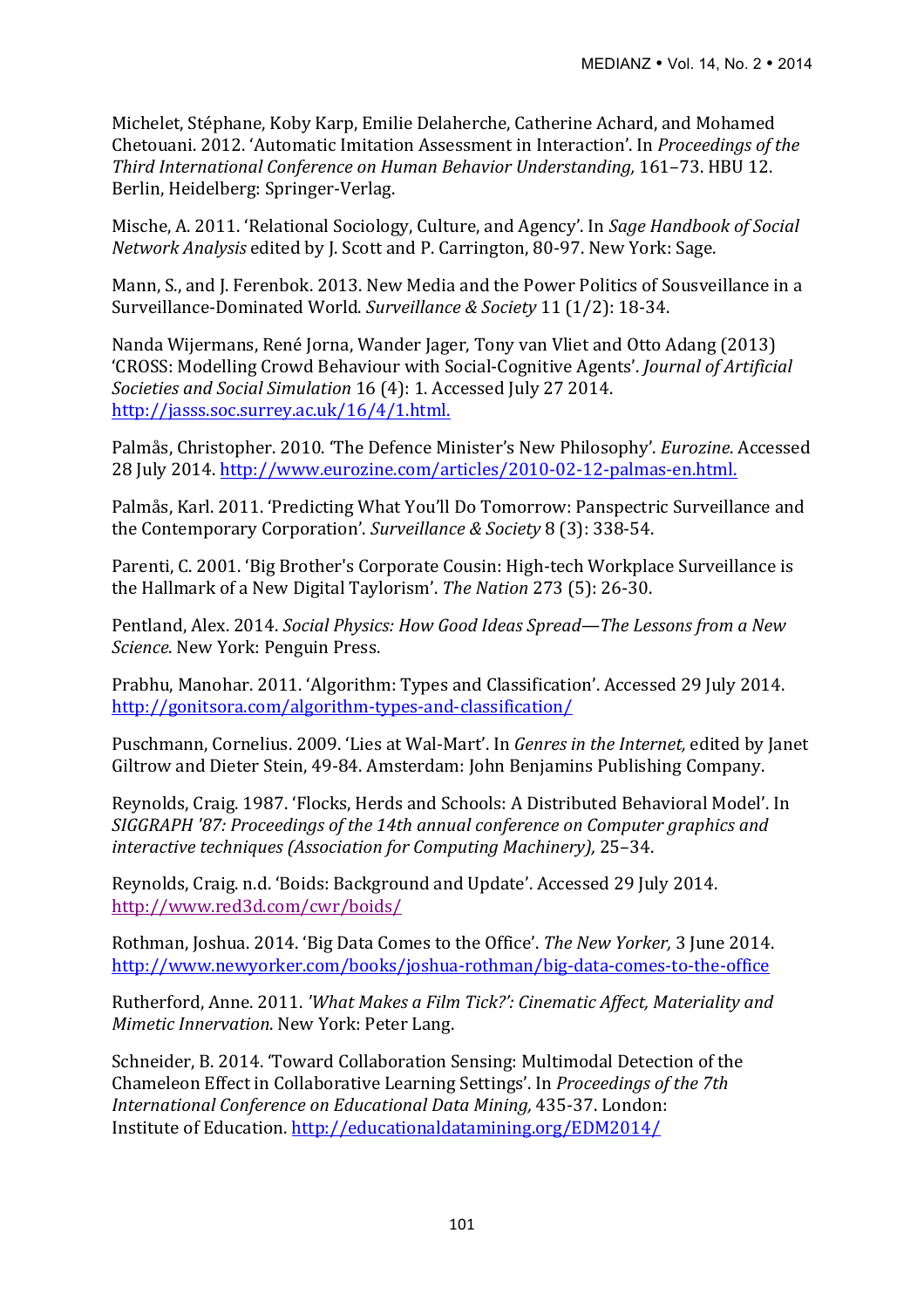Scissors, Lauren, Alastair Gill, and Darren Gergle. 2008. 'Linguistic Mimicry and Trust in Text-Based CMC'. In *Proceedings of the ACM Conference on Computer Supported Cooperative Work, CSCW,* 277-80.

SICOSSYS Project. n.d. Accessed 30 July 2014. http://www.insisoc.org/sicossys/SICOSSYS-TIN06464\_archives/SICOSSYS\_Project.htm

Sheller, M. 2004. 'Mobile Publics: Beyond the Network Perspective'. *Environment and Planning D: Society and space* 22 (1): 39-52.

Snyder, Kieran. 2014. 'Talking to Computers: Can a Child and a Chatbot Become Friends?' *Slate,* 30 July. 

http://www.slate.com/blogs/lexicon\_valley/2014/07/30/passing\_the\_turing\_test\_eliza the modern mommy chatbot talks to a four year.html

Stevenson Won, Andrea, Jeremy Bailenson, Suzanne Stathatos and Wenging Dai. 2014. 'Automatically Detected Nonverbal Behavior Predicts Creativity in Collaborating Dyads'. *Journal of Nonverbal Behavior* 38: 389-408.

Sun, X., K.P. Truong, M. Pantic, and A. Nijholt. 2011. 'Towards Mimicry Recognition during Human Interactions: Automatic Feature Selection and Representation'. 160-69. *INTETAIN*, 25-27 May 2011, Genova, Italy.

Sun, Xiaofan, Anton Nijholt, Khiet P. Truong, and Maja Pantic. 2011. 'Automatic Understanding of Affective and Social Signals by Multimodal Mimicry Recognition'. *ACII* 11 Proceedings of the 4th International Conference on Affective Computing and Intelligent *Interaction* - *Volume Part II.* 289-96. Springer-Verlag: Berlin, Heidelberg.

Tarde, Gabriel. 1903. *The Laws of Imitation*. Translated by E. Parsons. New York: Henry Holt.

Taussig, Michael 1993. *Mimesis and Alterity: A Particular History of the Senses*. New York: Routledge.

Terada, Rei. 1992. *Derek Walcott's Poetry: American Mimicry*. Boston: Northeastern University Press.

The Kilobot Project. n.d. 'A Low Cost Scalable Robot System for Demonstrating Collective Behaviors'. Accessed 30 July 2014. http://www.eecs.harvard.edu/ssr/projects/progSA/kilobot.html

Thomas, Lindsay. 2014. 'Pandemics of the Future: Disease Surveillance in Real Time'. Surveillance and Society 12 (2): 287-300. http://library.queensu.ca/ojs/index.php/surveillance-andsociety/article/view/pandemics/pandemic

Thrift, Nigel. 2004. 'Remembering the Technological Unconscious by Foregrounding Knowledges of Position'. *Environment and Planning D: Society and Space* 22: 175-90.

van Swol, L. M. 2003. 'The effects of Nonverbal Mirroring on Perceived Persuasiveness, Agreement with an Imitator, and Reciprocity in a Group Discussion'. *Communication Research* 30: 461-80.